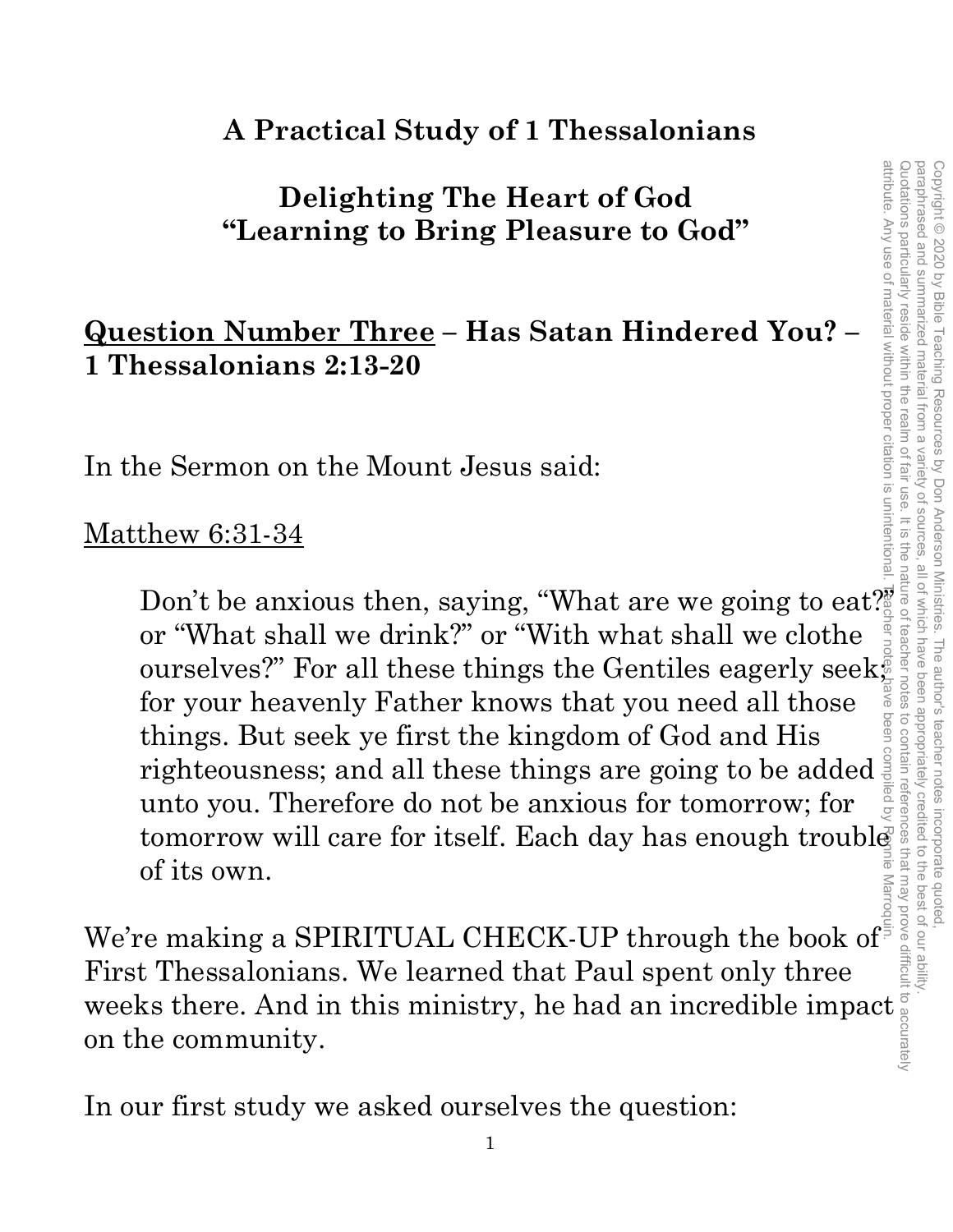1. Did You Make the Right Start?

We compared our lives against the lives of the Thessalonian Christians in those first ten verses. And I never walk away from those verses without being under deep conviction, wondering what's wrong with me. Wondering where I need to change in order to demonstrate the excitement, the enthusiasm, the intensity of life that those Thessalonians displayed. attribute. Any use of material without proper citation is unintentional. Teacher notes have been compiled by Ronnie Marroquin.

Now of course I think on the other hand of suffering is that which produced it, I guess I would wince a little bit because they certainly were under tremendous persecution, even from the very moment they came to know Christ.

And then in our last study we helped you understand that it's still possible to be a model for ministry by showing you what  $i\bar{\mathbf{t}}$ really ought to look like.

The apostle Paul demonstrated to us that his message was truth, his motivation wasn't with any secrets, his personal ministry was one without deceit, and we saw a glorious picture of his life. And I asked you the question:

2. Are You a Phony? Are you Real?

And we looked at two possibilities:

1. The person can be a phony and not be a Christian and just play like he's one, or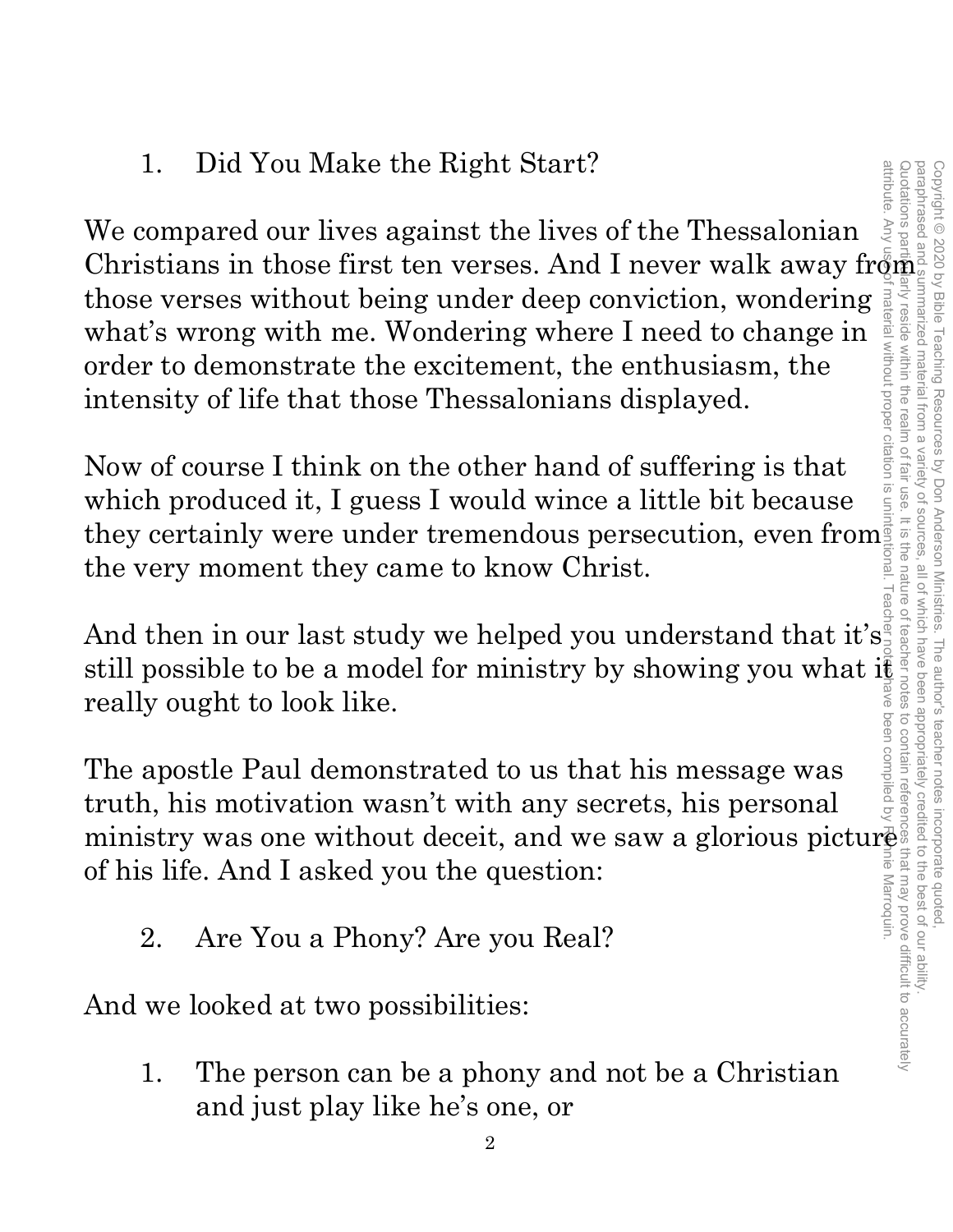- Quotations particularly reside within the realm of fair use. It is the nature of teacher notes to contain references that may prove difficult to accurately Quotations particularly reside within the realm of fair use. It is the nature of teacher notes to contain references that may prove difficult to accurately paraphrased and summarized material paraphrased and summarized material from a variety of sources, all of which have been appropriately credited to the best of our ability. Copyright © 2020 by Bible Teaching Resources Copyright © 2020 by Bible Teaching Resources by Don Anderson Ministries. The author's teacher notes incorporate quoted, variety of sources by Don Anderson Ministries. all of which have been The author's teacher notes incorporate quoted appropriately credited to the best of our ability
- 2. A person can be a Christian and be a phony because he's living in the flesh rather than the Spirit.

Now we come to probably one of the most critical questions of all of them. And the question we're asking you is this:

3. Has Satan Hindered You?

You know I think we need to recognize the fact that he's very, very much alive and well. And one of his great satanic tactics is to hinder. And you're going to see that in our key verse in verse 18 in just a minute.

But how does he hinder? He has two ways of doing it:

1. He hinders you from ever getting serious about your relationship to Christ.

Once you become a Christian, his tactic doesn't change. His tactic of hindering has to do with your spiritual growth. If he can keep you childish and carnal, then he's rendered you ineffective for the cause of Christ—basically—during your life $\bar{\bar{\bar{\bar{\varepsilon}}}}$ as a Christian. So he just kicks it in for number two program, once you become a Christian. He hates for you to become a Christian and overcome that hindrance. But then once you become a Christian, he just changes the tactic and: attribute. Any use of material without proper citation is unintentional. Teacher notes have been compiled by Ronnie Marroquin.

2. [he] keeps you from ever finding time to spend alone with the Lord to deepen and develop your relationship by study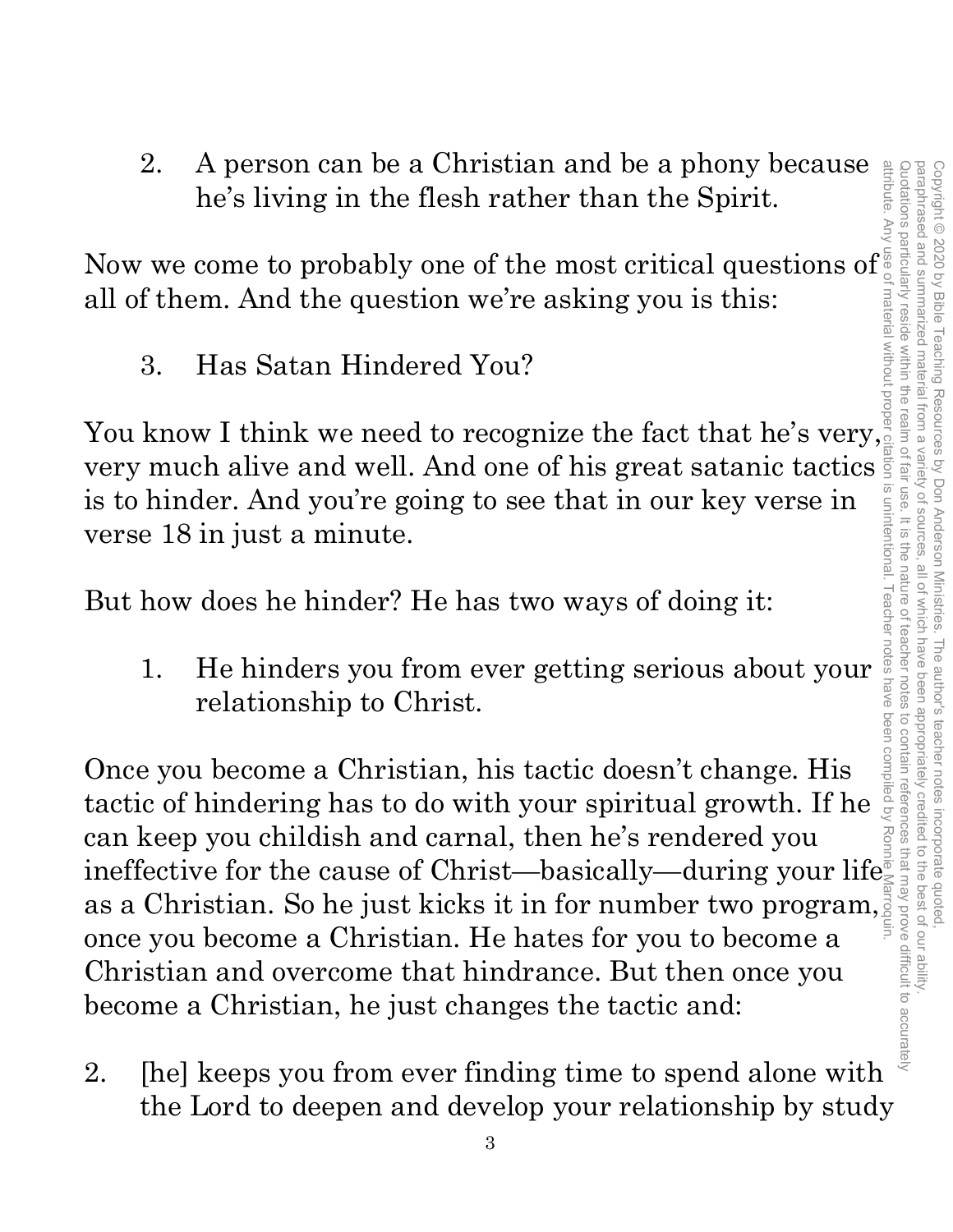paraphrased and summarized material from a variety of attribute. Any use of material without proper citation is unintentional. Teacher notes have been compiled by Ronnie Marroquin.Quotations particularly reside within the realm of fair use. It is the nature of teacher notes to contain references that may prove difficult to accurately paraphrased and summarized material from a variety of sources, all of which have been appropriately credited to the best of our ability. Copyright © 2020 by Bible Teaching Resources by Don Anderson Ministries Copyright © 2020 by Bible Teaching Resources by Don Anderson Ministries. The author's teacher notes incorporate quoted, all of which have been appropriately credited . The author's teacher notes incorporate quoted to the best of our ability

of the Word and by your prayer life and by your scripture memory and the other things that will help you grow in Christ.

Now I thought it would be really good if I just took a brief minute of an overview to read some verses. A lot of these are going to come out of 2 Corinthians—it's amazing—they're clustered there. But this kind of shows you what Satan is about and what he's trying to accomplish because you're going to see it jump out at us here in verse 18 in just a minute. memory and the other things that will neip you grow in<br>
Christ.<br>
W I thought it would be really good if I just took a brief<br>
enture of an overview to read some verses. A lot of these are<br>
not again of a complish because y

How about Ephesians 6:12 to start off:

#### Ephesians 6:12

the rulers, against the powers, against the world forces of this darkness, against the spiritual forces of wickedness in the heavenly places.

#### 1 Peter 5:8, 9

Be of sober spirit, be on the alert. Your adversary, the devil, prowls around like a roaring lion, seeking someone to devour. But resist him, firm in your faith, knowing that the same experiences of suffering are being accomplished by your brethren who are in the world.

Are you aware of the fact that he's out to destroy? And he's just looking for people to have for lunch? You know that ought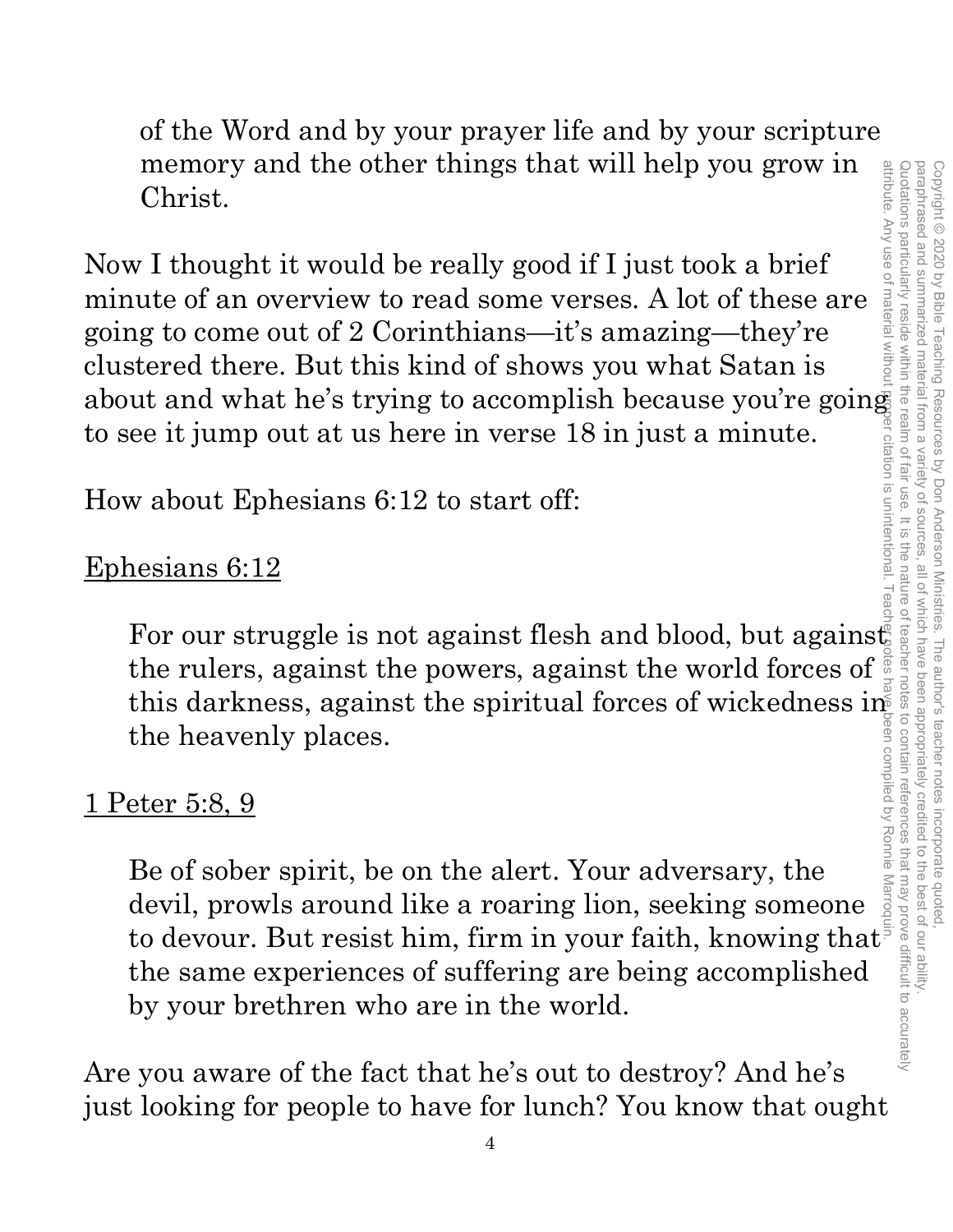to give us a holy sense of respect and an awareness of what he's trying to do.

#### 2 Corinthians 2:11

in order that no advantage be taken of us by Satan; for we are not ignorant of his schemes.

#### 2 Corinthians 4:3, 4

If our gospel is veiled, it is veiled to them that who are perishing, in whom the god of this world has blinded the minds of them that believe not, lest the light of glorious gospel Christ should shine unto them.

#### 2 Corinthians 12:7

Because of the surpassing greatness of the revelations, for this reason, to keep me from exalting myself, there was given me a thorn in the flesh, a messenger of Satan to buffet me—to keep me from exalting myself!

#### 2 Corinthians 11:3

I'm afraid, lest as the serpent deceived Eve by his craftiness, your minds should be led astray from the simplicity and purity of devotion to Christ.

#### Romans 16:20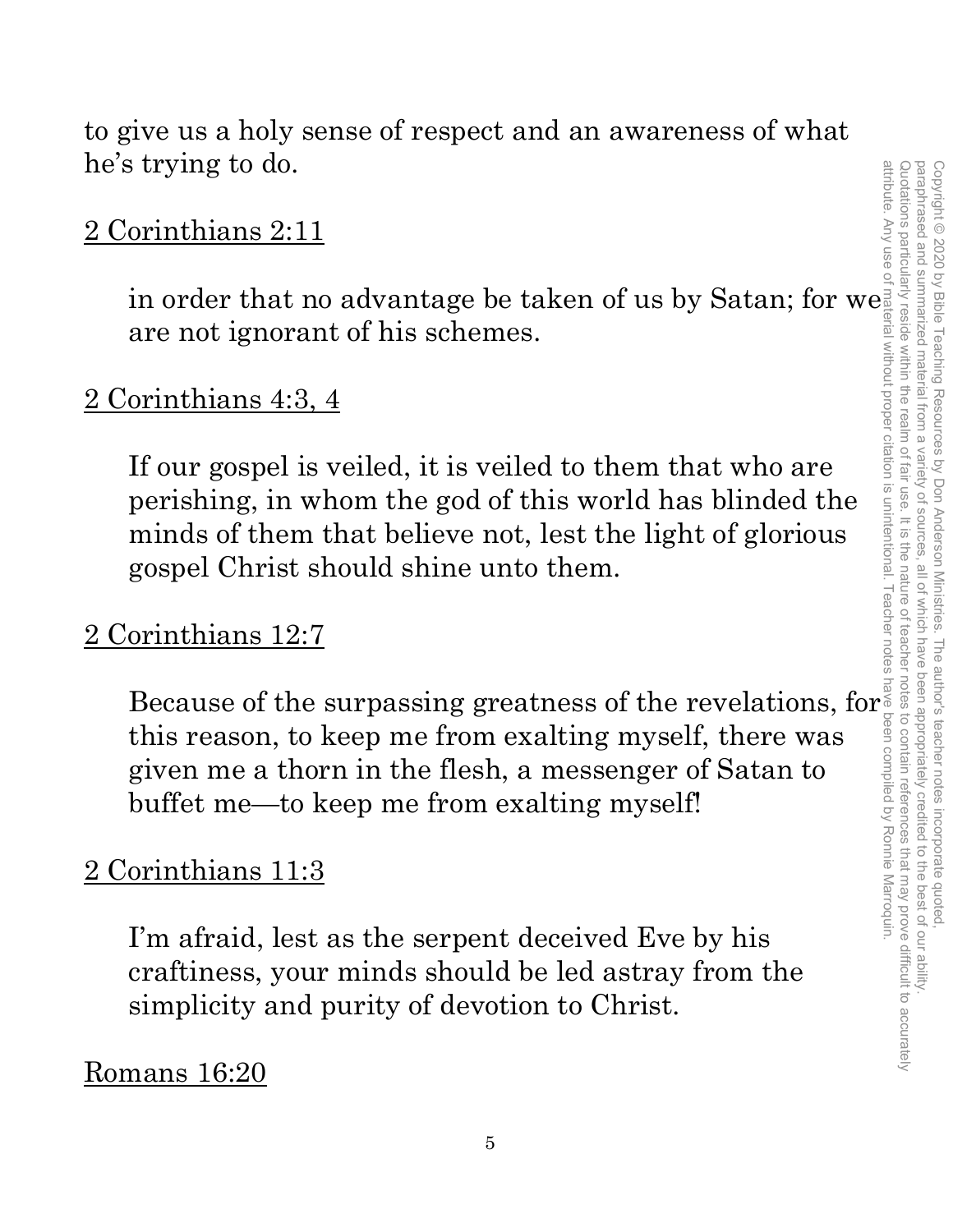And the God of peace will soon crush Satan under your feet.

#### <u>1 John 4:4</u>

You are from God, little children, and have overcome them; because greater is He who is in you than he who is in the world.

You know there's a verse where Amos, the old sheepherder, as a prophet describes what it's like as a shepherd to come on the scene after the lion has done his dirty work. Listen to this: attribute. Any use of material without proper citation is unintentional. Teacher notes have been compiled by Ronnie Marroquin.

#### Amos 3:12

This is what the Lord says: "As a shepherd saves from the lion's mouth only two leg bones or the piece of an ear, so will the Israelites be saved, …

You know, he's doing horrible things today. "But greater is  ${\rm H}$ **Ronnie** that is in us, than he that is in the world." (1 John 4:4)

But we deny this. We're ignorant of the way he works and the ploys and the schemes that he uses to cause us to get botched reet.<br>
1 John 4:4<br>
You are from God, little children, and have overcome them<br>
because greater is He who is in you than he who is in the<br>
world.<br>
You know there's a verse where Amos, the old sheepherder, a<br>
a prophet descr focusing on the fact that where we're going and realizing that this is only temporary. And it is a battle zone and we need respect for that.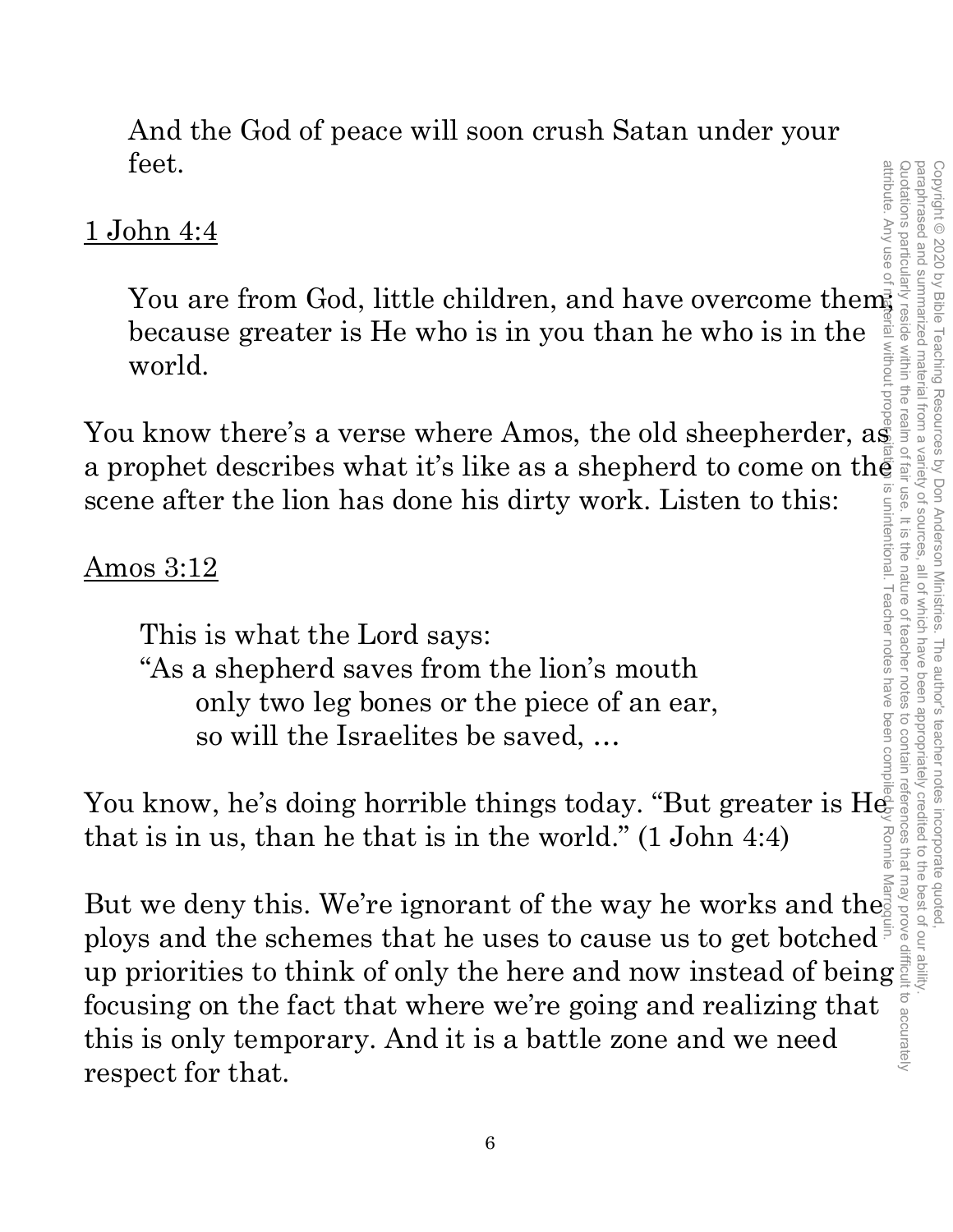#### Hebrews 5:11-14

attribute Concerning him we have much to say, and it is hard to by this time you ought to be teachers, you have need againg for someone to teach you the elementary principles of the oracles of God, and you've become in need milk instead of solid food…

You see, that's the way he works in the life of Christians. He just gets you to sit around on your duff and be lukewarm and throw it into neutral and never really get serious.

And as a result of your being like that, you never progress. And Paul has to say to the Hebrew Christians "Hey look, I would say a whole lot more about Christ and His priesthood but you all can't take it right now because you've had it in neutral too long. And as a result of that, I'm not going to be able to share with you what I'd like to share with you."

Concerning him we have much to say, and it is hard to<br>explain, since you have become dull of hearing. For though<br>by this time you ought to be teachers, you have need again<br>for someone to teach you the elementary principle I hope and pray that this particular study would do like it did $_{\circ}^{\varepsilon}$ to some folks last week. When we finished there were tears in eyes because they recognized the fact they'd been victims. And they were serious enough to want to do something about it. they were serious enough to want to do something about it. They were realizing they were in a battle and didn't even know it and they were getting whipped. There was a great deal of discontent over the fact that they hadn't made more progress than they should have in their Christian lives.

So keeping the Christian childish and carnal is Satan's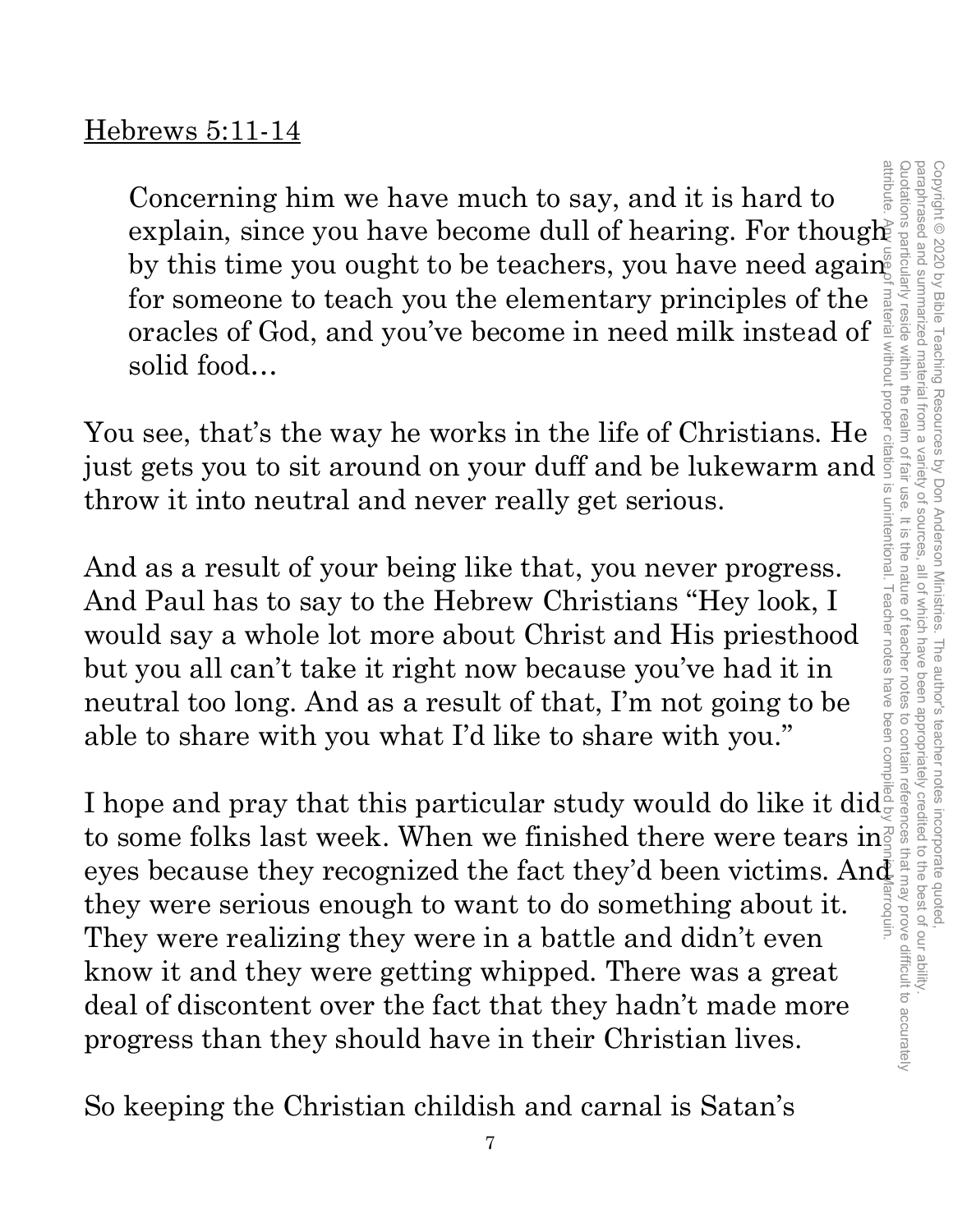greatest thrill. And as we make a spiritual check-up in these verses, ask yourself this question:

Have I Been Hindered By Satan?

Verse 13—now this is a verse you ought to memorize. This is a great one.

# **v. 13 And because of this we also are constantly giving thanks to God, because when you took to yourselves the word of divine preaching that goes**  es, ask yourself this question:<br> **have I Been Hindered By Satan?**<br> **out 13—now this is a verse you ought to memorize. This is a<br>
<b>3** And because of this we also are constantly giving<br> **out from us, you welcomed not the wor even as truly it is, God's word, which also is operating in you who are believing.**

The secret to victory in the hindering ploys of Satan himself is to have the divine Word of God working in your heart. The Word of God is the sword of the Spirit. It's your offensive weapon as you face him in battle.

Jesus has a great illustration of that in Matthew chapter 4 when three times he nails Satan with quotations from the book of Deuteronomy to win his battle.

"because of this we are constantly giving thanks to God,"

And the reason for that is: "when you took to yourselves the word of divine preaching that goes out from us, you welcomed not the word of men, but even as truly it is, God's word,"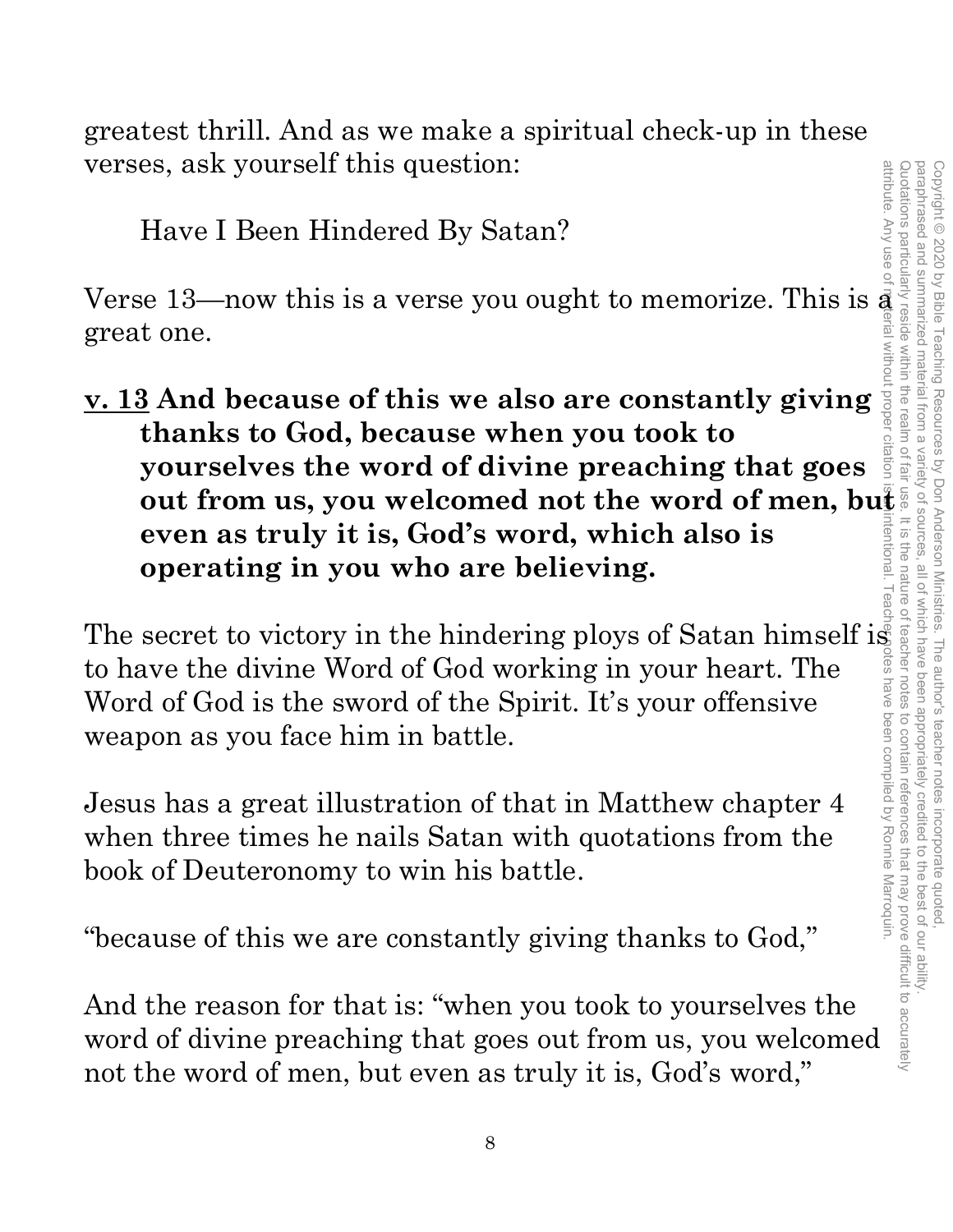Now we see the progress of a person who is getting serious about his walk with God or he's a person who's becoming a Christian.

- 1. they HEARD the Word,
- 2. they RECEIVED it,
- 3. they WELCOMED it, and
- 4. it began to WORK in their lives.

Harold Ockenga kind of homilitized that. He says the Word of God:

… convicted them, converted them, cleansed them and changed them.

(source unknown)

Yes, those are the steps that are described in Paul's ministry there during those three weeks in the city of Thessalonica.

Now, when it comes to the whole business of the Scriptures,  $\mathrm{i} t_{\mathbb{R}}^{\bar{\bar{\mathbb{F}}}}$ is appalling the ignorance that we have today on the part of people in understanding the Word of God.

I found this little story in a book of a friend of mine—J. Kirk Johnston, who's a pastor in Danville, Iowa. He and I were in the doctoral program at Talbot together here a couple of years ago and we both had designs on getting our dissertation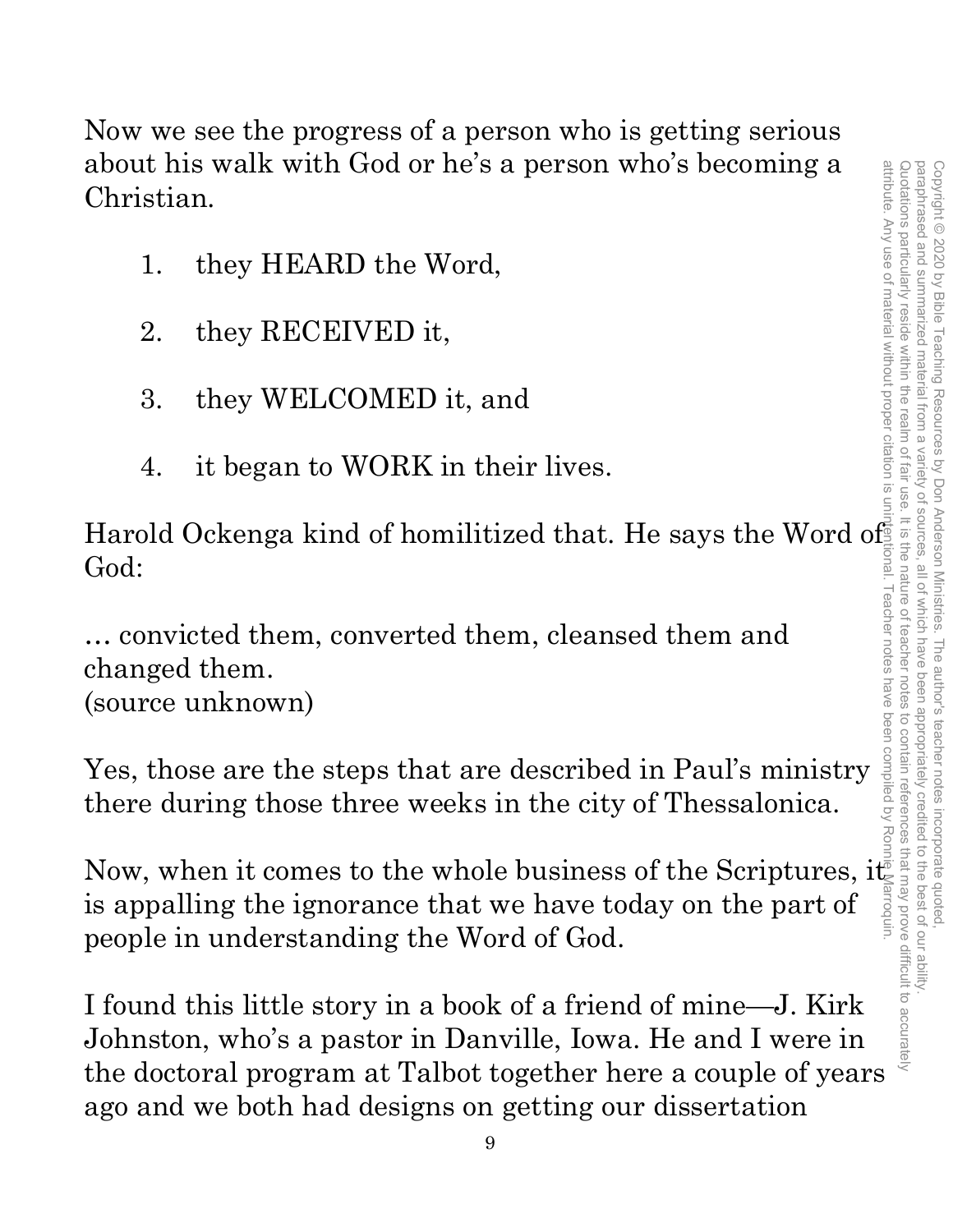published and he wrote his on *Why Christians Sin: Avoiding the Dangers of an Uncommitted Life*.

the Dangers of an Uncommitted Life.<br>
And so it just got released and I got a copy of it at the<br>
seminary and had read it. And this little story reminded me of<br>
the fact that we are living in a day when people are just<br>
ta attribute. Any And so it just got released and I got a copy of it at the the fact that we are living in a day when people are just talking about the Word of God. They really don't know too much about it.

(*Why Christians Sin: Avoiding the Dangers of an Uncommitted Life* by J. Kirk Johnston)

Two men were fishing one Sunday morning. Their consciences began to bother them because they were not in church.<br>Finally, one fisherman said, "You know, I feel a bit guilty that began to bother them because they were not in church. Finally, one fisherman said, "You know, I feel a bit guilty that we're not in church this morning." attribute. Any use of material without proper citation is unintentional. Teacher notes have been compiled by Ronnie Marroquin.

 "Well," replied the other, "if it's bothering you, why don't you say a prayer or something?"

The first angler answered, "Okay, I'll say the Lord's Prayer."

"Oh yeah? But you don't even know the words!"

"Want to bet I don't?"

"Sure do. Here's five bucks that you don't know the Lord's Prayer."

"Here's five bucks that I do!"

"You're on. Now let's hear it."

The first fisherman took a deep breath, closed his eyes and reverently intoned, "Now I lay me down . . ."

 "Stop! Stop!" The second fisherman interrupted impatiently. "You don't have to finish. Here's my five. I didn't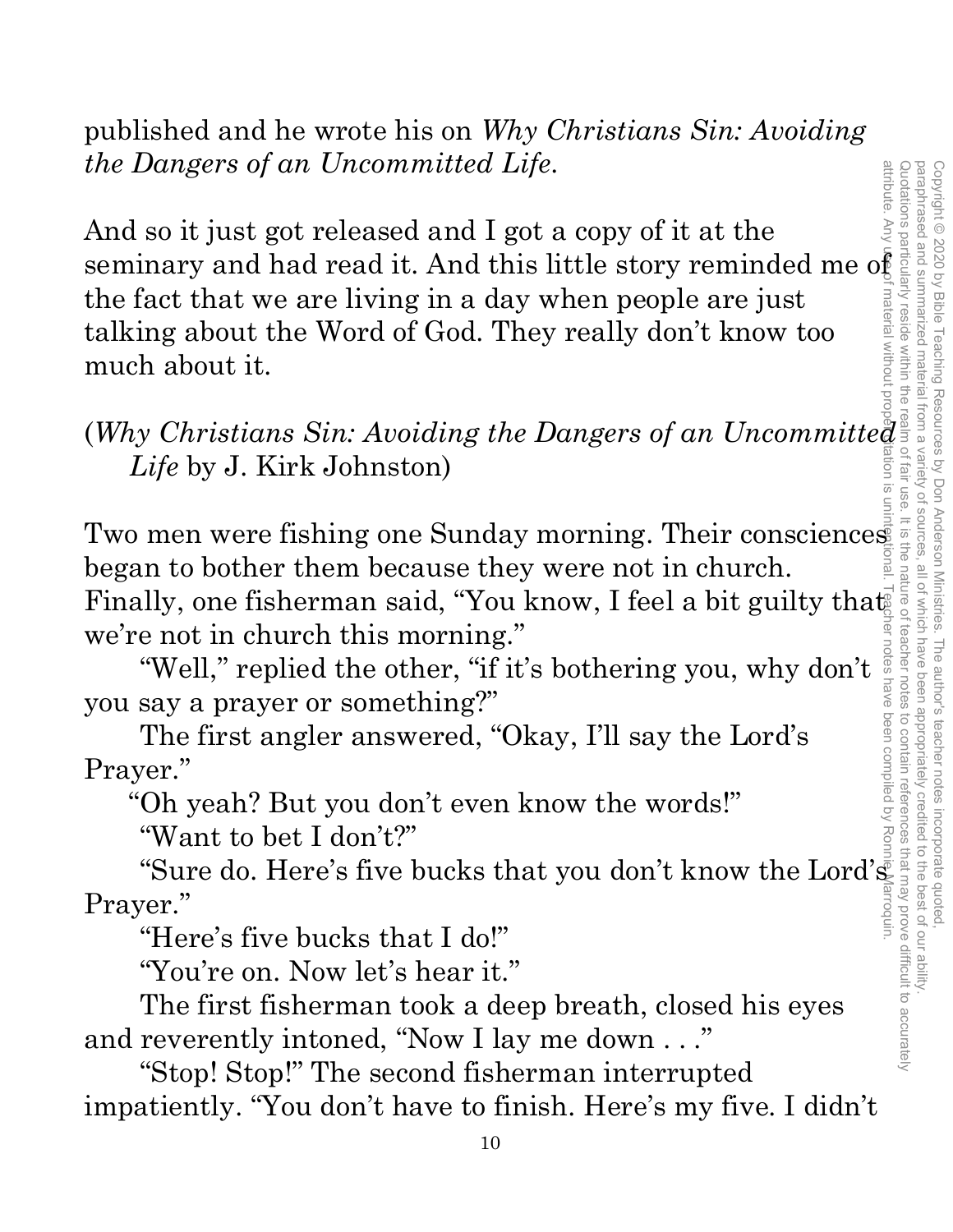paraphrased and summarized material from a attribute. Any use of material without proper citation is unintentional. Teacher notes have been compiled by Ronnie Marroquin.Quotations particularly reside within the realm of fair use. It is the nature of teacher notes to contain references that may prove difficult to accurately paraphrased and summarized material from a variety of sources, all of which have been appropriately credited to the best of our ability. Copyright © 2020 by Bible Copyright © 2020 by Bible Teaching Resources by Don Anderson Ministries. The author's teacher notes incorporate quoted, **Teaching Resources** by Don Anderson Ministries. which have been . The author's teacher notes incorporate quotec appropriately credited to the best of our ability

think you knew it!" …

- \* 58% do not know who preached the Sermon on the Mount.
- \* Most Americans cannot identify the names of the first four books of the New Testament.
- \* Half of all adults (52%) did not know that the book of Jonah is in the Bible.
- \* Half of all adults (48%) did not know that the book of Thomas is not in the Bible.
- \* Seven out of ten adults did not know that the expression "God helps those that help themselves" is not contained within the [pages of the] Bible.

pp. 67-68

How much do you know the scripture? Have you been in it today? What'd you read this morning beside your *Daily Bread*? What are you memorizing? Are you serious?

You know, you've got time to do everything else. What about the time that you needed to have in the Word this morning?

Now I was telling everybody at breakfast, I had kind of a funny experience this morning. I got out in the hall about  $4:30$ or 20 until 5:00 and I was getting ready to ride by Aerodyne on the deck and watch the bats fly into the chimney and there was a great big old high school kid standing there.

He said "I'm scared." I said "What's the matter?" He said "Well my truck is parked on down the hill there and I started to go down there in the dark and I heard a noise."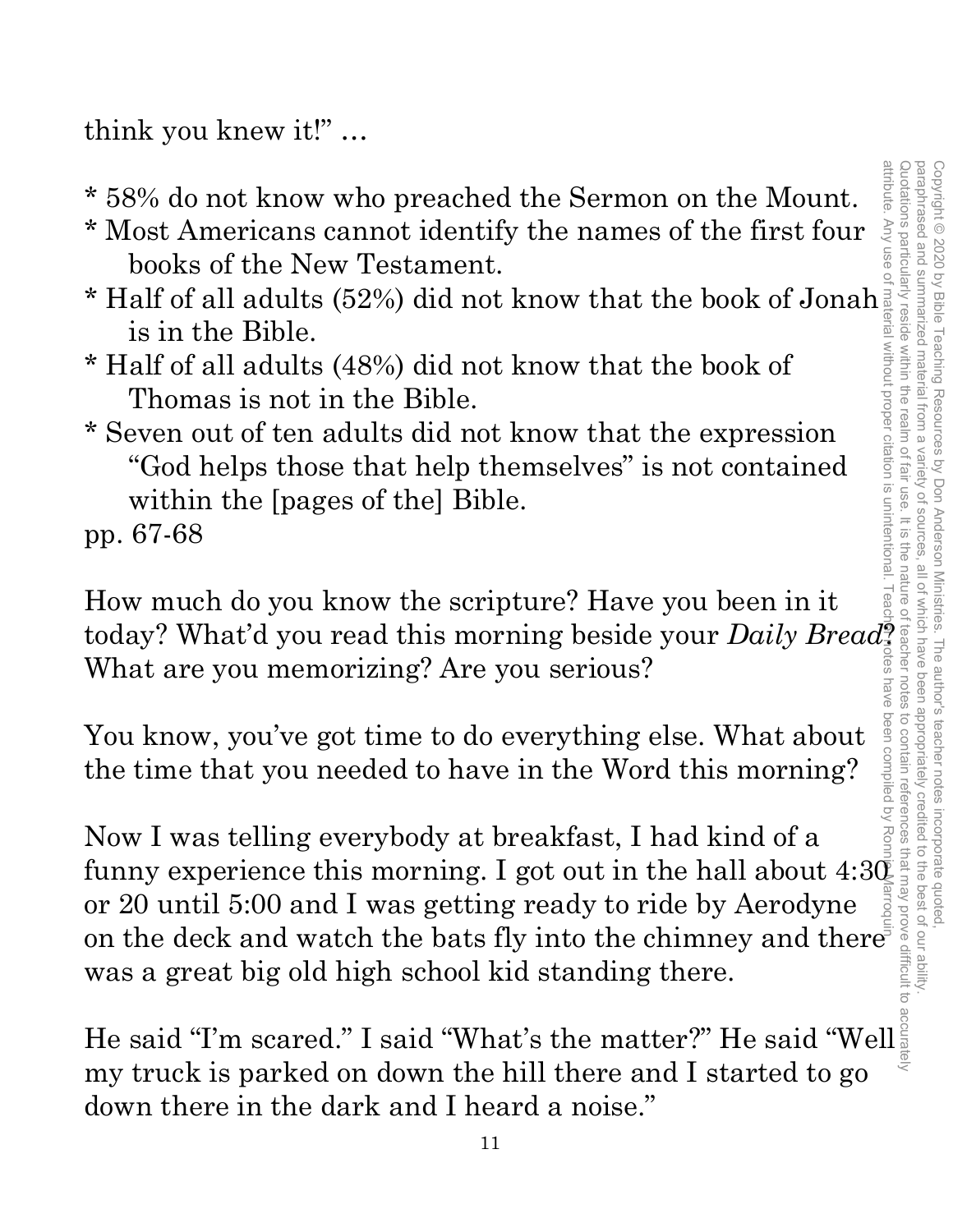And I said "Number one, you parked your truck down there by the dump and number two, you heard some bear." And he got real scared and he said "Well would you go with me?"

I said "Sure." I mean, at least two of us go down there together and we walk down there. And sure enough there's garbage all over the road because they'd gotten into it yesterday. And he got into his old truck and turned the lights on to be sure everything was going to work before I left. And I came back  $\mathsf{u}\bar{\mathsf{p}}$  : and I thought, you know that guy really knew he had trouble. And he knew he was starting the day with an enemy. And while we were walking down that road, I was fully aware we are in no-man's land. And I did a quick dance coming back up too by myself. Because I just don't like those things. I mean, they can do their thing and I'll do mine and I certainly don't want to get between them and their mother, or any of that kind of stuff. I had great respect. attribute. Any use of material without proper citation is unintentional. Teacher notes have been compiled by Ronnie Marroquin.

Did you have that kind of respect when you arose this morning? You know a sense of awesome fear that he's like a roaring lion choosing to ruin your day—a perfectly good day by doing everything he possibly can to keep you from really spending time with Him.

You know it's just that serious. And yet we don't do it. We don't spend the time in the Book that can make us into the kind of men and women who are productive for the glory of God.

paraphrased and summarized material from a variety of sources Quotations particularly reside within the realm of fair use. It is the nature of teacher notes to contain references that may prove difficult to accurately paraphrased and summarized material from a variety of sources, all of which have been appropriately credited to the best of our ability. Copyright © 2020 by Bible Teaching Resources by Don Anderson Ministries. The author's teacher notes incorporate quoted Copyright © 2020 by Bible Teaching Resources by Don Anderson Ministries. The author's teacher notes incorporate quoted, all of which have been appropriately credited to the best of our ability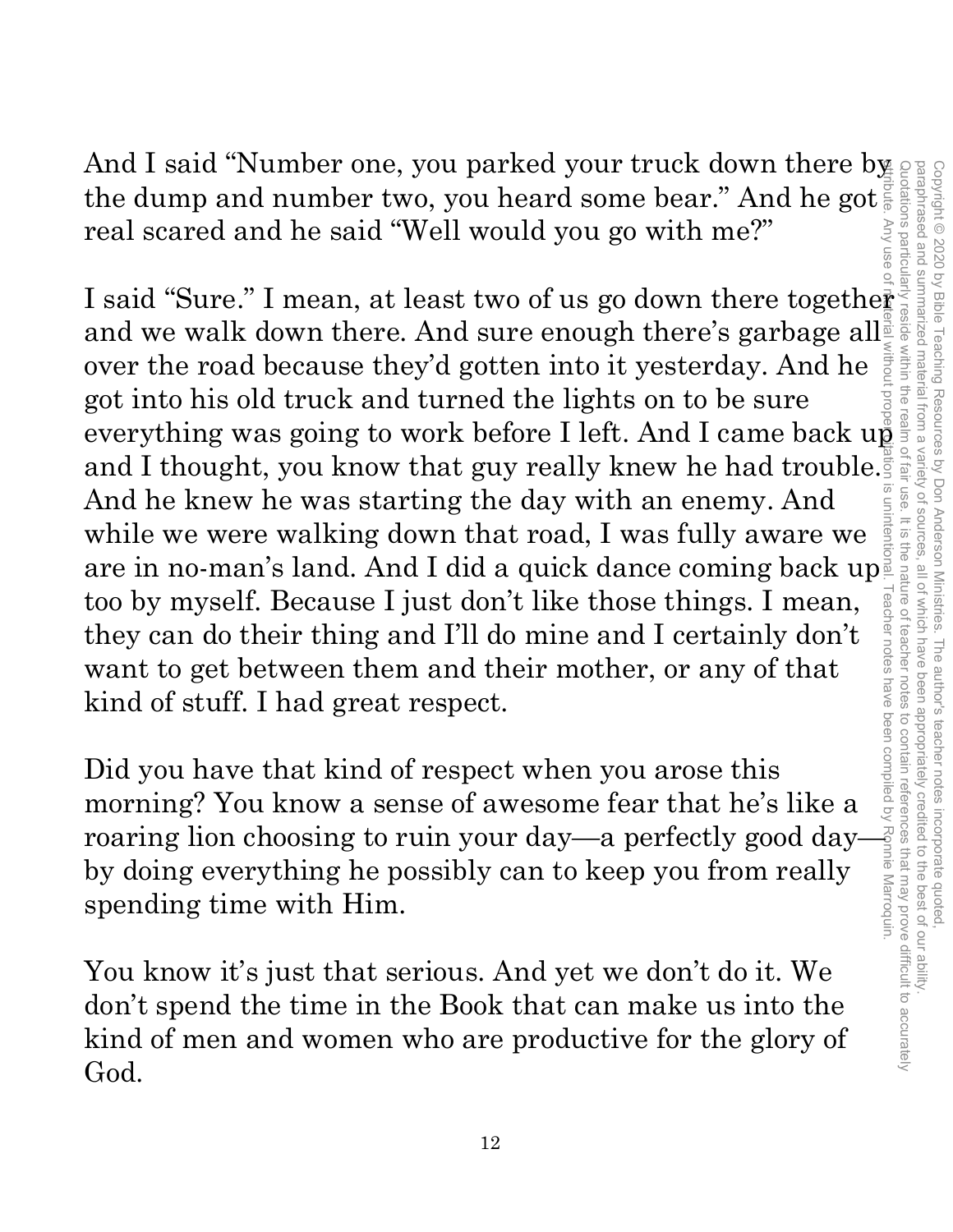And Paul says "One thing I can tell you, you Thessalonians did that. You took the word of divine preaching that went out from us and you welcomed it, not as the word of men, but even as truly as it is, God's word. You were thrilled with it! You were eager!"

And you know, when he got down the road to Berea, he found that they were even more excited.

Acts 17:11 says:

#### Acts 17:11

These were more noble-minded than those in Thessalonica, they received the word with great eagerness, examining the Scriptures daily, to see whether these things were so.

There was a sensational appetite on the part of these Macedonian Christians. No wonder they made such an impact! The key to it was the Word of God was something very, very valuable to them. And then there's that last phrase that is so important. For it is the Word of God which is working in you.

#### Philippians 2:13

for it is God who is at work in you, both to will and to work for His good pleasure.

#### Hebrews 4:12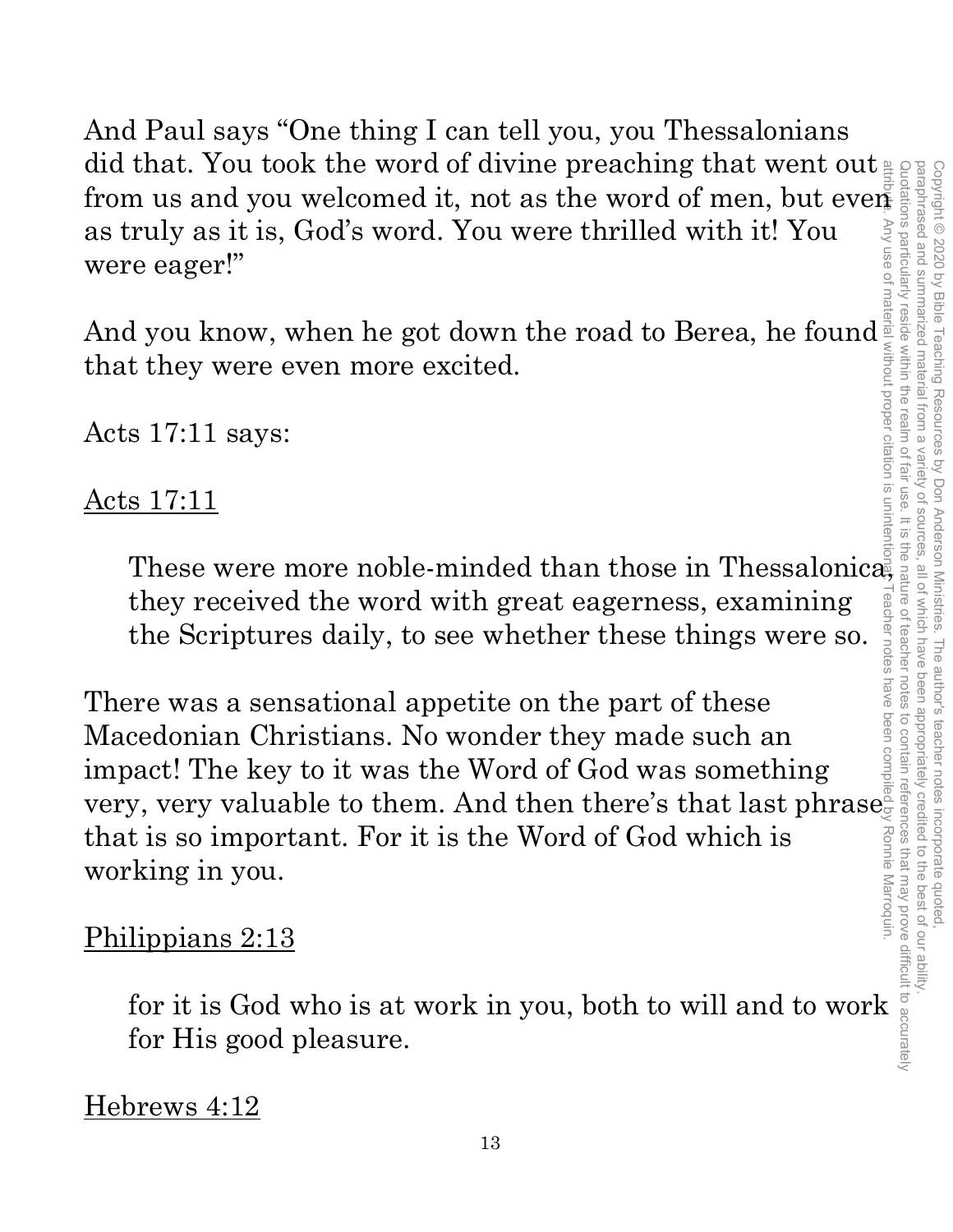The word of God is living and powerful and sharper than any two-edged sword...

2 Timothy 3:16

All Scripture is given by inspiration of God and is profitable…

The *Bible Knowledge Commentary* says:

The spoken word of God has an inherent power to change. (original source not available for verifying content)

And it WILL change.

Now, what I did, is to kick back for a second and I asked myself a question:

How does the Word of God change us?

And I just took the three tenses, okay.

1. In the PAST—here I am a believer—how did the Word of God change me?

2 Corinthians 5:17

Therefore [Paul says] if any man be in Christ, he's a new creation; old things are passed away; behold, all things are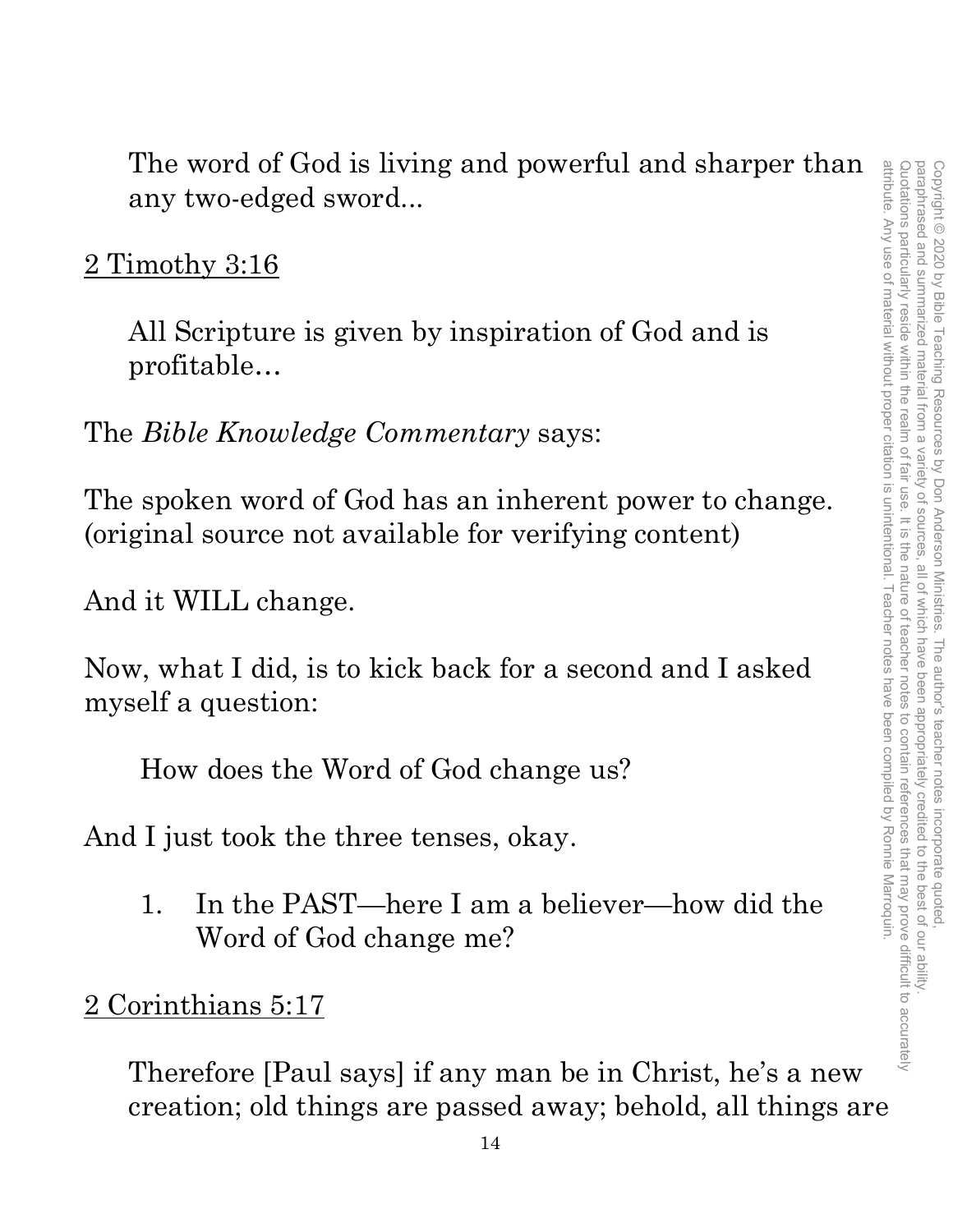become new.

So in the PAST we've had a salvation experience where we were CONVERTED!

We turned around, went a different direction, we were moving into relationship toward God. We all have that in our history—the Word of God working in our lives changed us.

2. Now what about the PRESENT?

#### 2 Corinthians 3:18

We with unveiled face beholding as in a mirror the glory of the Lord, [the mirror of the Word of God] are being transformed into the same image from glory to glory, just as from the Lord, the Spirit.

The more I expose myself to the mirror of the Word of God, the more I begin to change, and the more I begin to look like Jesus.

And you can be a Christian for 40 years and not change much if you're not exposed to the Book. But if you have made a commitment that you're going to be in the book every day, I tell you, you're going to begin to change.

Now about 5 or 6 years ago in my ministry I made that commitment. I said "Lord, until the day I die. I'm not going to miss a day in the Book." And I haven't. And I have discovered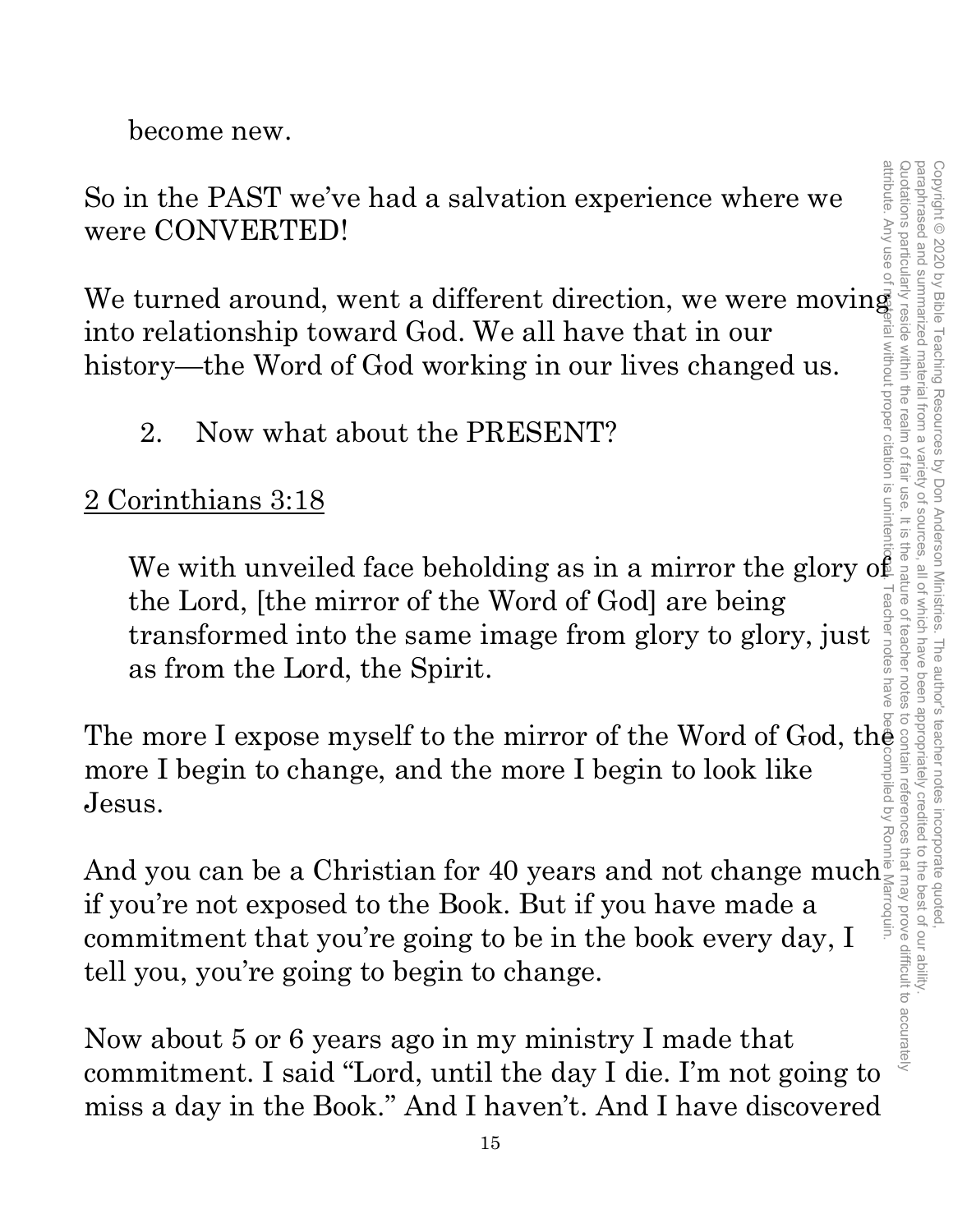that so many times I've had to do that at 4:30 a.m. in the airport and I don't care anymore whether flight attendants think I'm weird just because I've got a big open Bible or they think I'm afraid to fly or something. I'm just sitting there reading a book, doing my thing. And you and I need to get serious about that, because that's changed my whole orientation.

I used to do my study, you know, for all these studies I was writing and say "Well I can do it for them and I'll get something out of it." That ain't the way it's cut man. You've got to have that personal walk with God.

If you're a Sunday school teacher—I'm not talking about getting ready for your Sunday school lesson. I'm talking about you and your walk with God. You cannot go along in your life without time in the Word of God. And there are so many tremendous tools. You've got to have that, and you'll begin to change.

It won't be you trying to change. It won't be you trying to extricate sin out of your life so that you can begin to look holy or you can begin to talk the language. It's just out of a deepening relationship. Things start falling off like dead leaves and you just begin, more and more, reflect the persona $\mathbb F$ Lord Jesus. And that's exactly what He wants to do in our lives.

It's a quiet work of the Spirit—the Word of God—working in our lives.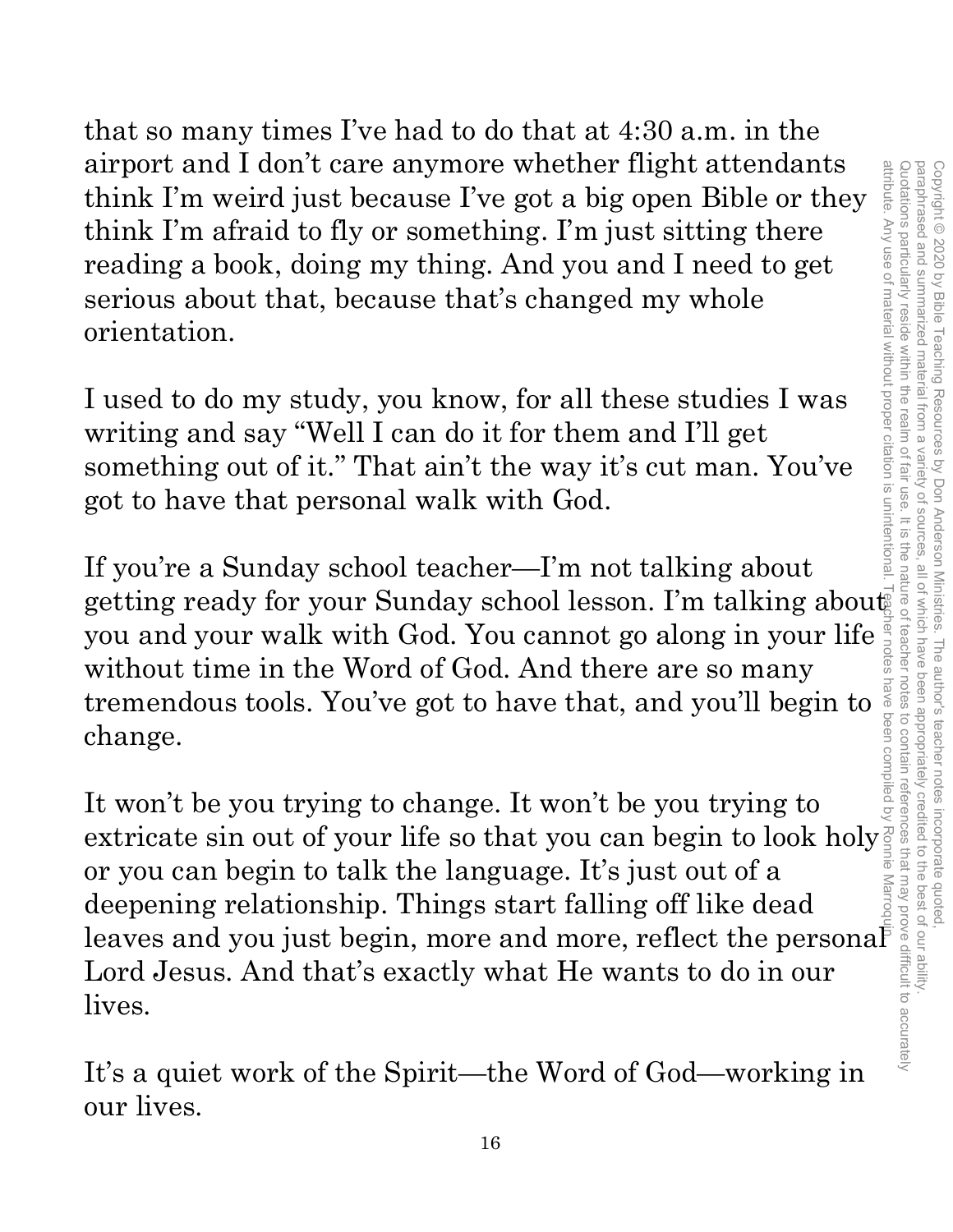You know something else I've learned along this line too? I've  $\frac{1}{2}$ You know something else I've learned along this line too? I've something kind have discovered something. The guys that I have staked around the state of Texas that I'm accountable to are  $\frac{1}{5}$  and guys that I'm memori staked around the state of Texas that I'm accountable to are all guys that I'm memorizing with. You know and every one of those guys, without exception, are beginning to realize there are things more important than the job they do. They're guys who are ready, just right on the brink of quitting what they're doing and serving the Lord full time. Isn't that interesting? It's just over and over again. It's amazing how your priorities get changed, your direction gets purified, because that Word of God is being memorized and it's getting down in their lives and they're beginning to recognize the fact "Hey there are things more important than this stuff." Quotations particularly reside within the realm of fair use. It is the nature of teacher notes to contain references that may prove difficult to accurately attribute. Any use of material without proper citation is unintentional. Teacher notes have been compiled by Ronnie Marroquin.

Copyright © 2020 by Bible Teaching Resources by Don Anderson Ministries. The author's teacher notes incorporate quoted,

Copyright © 2020 by Bible Teaching Resources by Don Anderson Ministries. The author's teacher notes incorporate quoted

paraphrased and summarized material from a variety of sources, all of which have been appropriately credited to the best of our ability.

, all of which have been appropriately credited to the best of our ability

paraphrased and summarized material from a variety of sources.

And I'm getting close to the goal and I'm wanting to do and finish strong! And I want to do it right! And I believe that's just the Word of God working in our lives because they memorized it and the Spirit of God is using it in their thought processes.

And third I would say:

3. the FUTURE.

And I put down there:

Philippians 1:6

I am confident of this very thing, that He who began a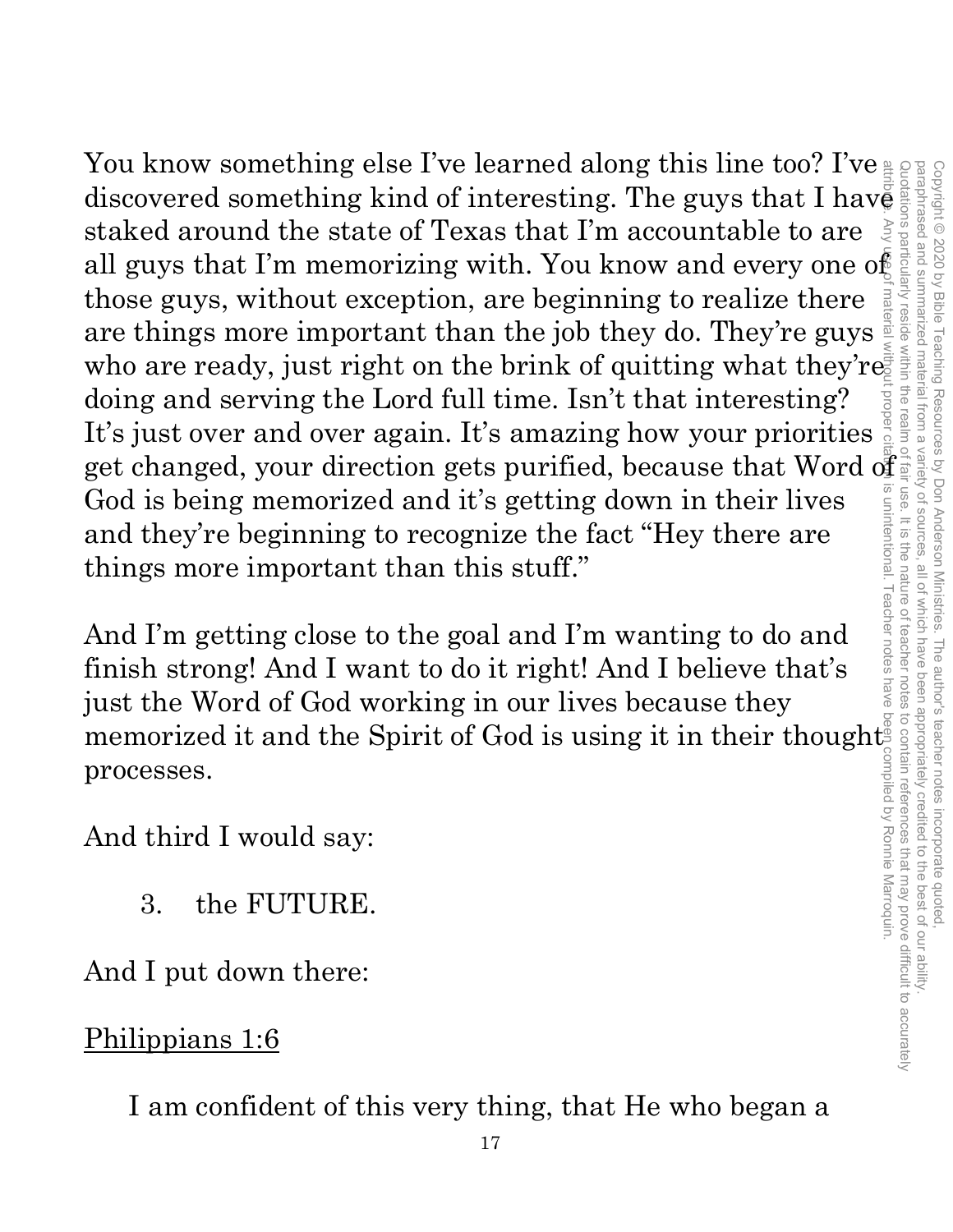good work in me will continue to perform it until the day of Christ.

And:

#### 1 John 3:2, 3

Beloved, now we are the sons of God, and it doth not yet appear what we shall be. But we know that, when He shall appear, we shall be like Him, for we shall see Him as He is.

"We shall see Him as He is."

And so in the PAST—yes—conversion.

In the PRESENT—I'm being conformed more to Christ as I reflect in the mirror of the Word of God.

And in the FUTURE—the work's going to be ultimately complete.

Now what does He do? How does the Word of God work? Two things:

1. He's PURIFYING us—He's dealing with sin in our lives.

And secondly: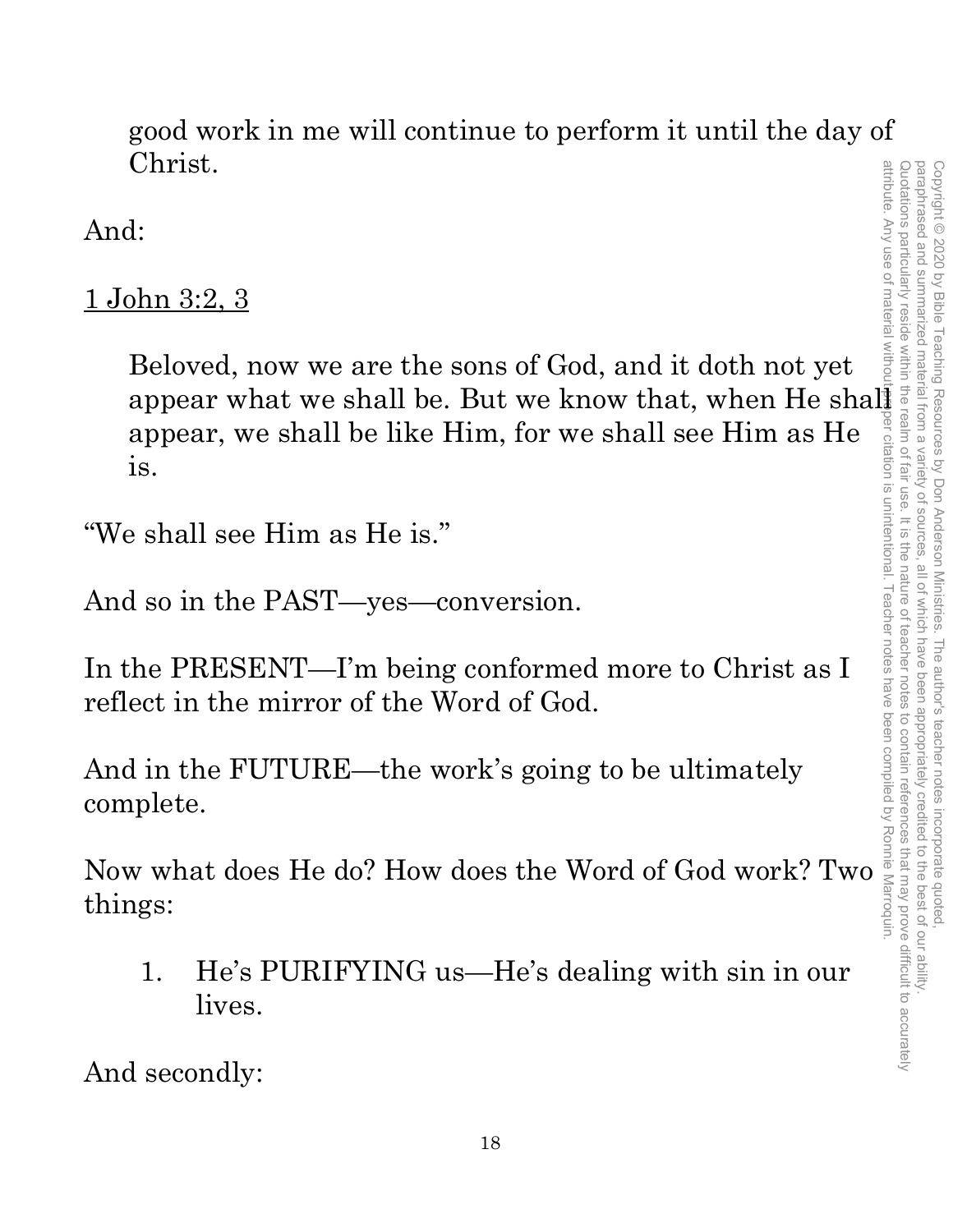2. He's REARRANGING OUR PRIORITIES—He's getting us focused in on what He wants to accomplish in us.

Now would you notice one thing? I translated that word "operating" and it is in the PRESENT TENSE.

The Word of God "is operating in you who are believing."

If you haven't taken any of it in recently, it probably isn't doing too much because you don't have any there to do the working. Just like when you don't eat.

I love Psalm 1 for that reason because it describes the beautiful process of a man exposing himself to the Word of God on a regular basis.

#### Psalm 1:1-3

Blessed is the man who does not walk in the counsel of the wicked nor stand in the way of sinners… But his delight is in the law of the Lord, and on his law he meditates [he chews the cud] day and night. He's like a tree planted by the streams of water, which yields its fruit in its season and whose leaf does not wither…

And you can just stick in there: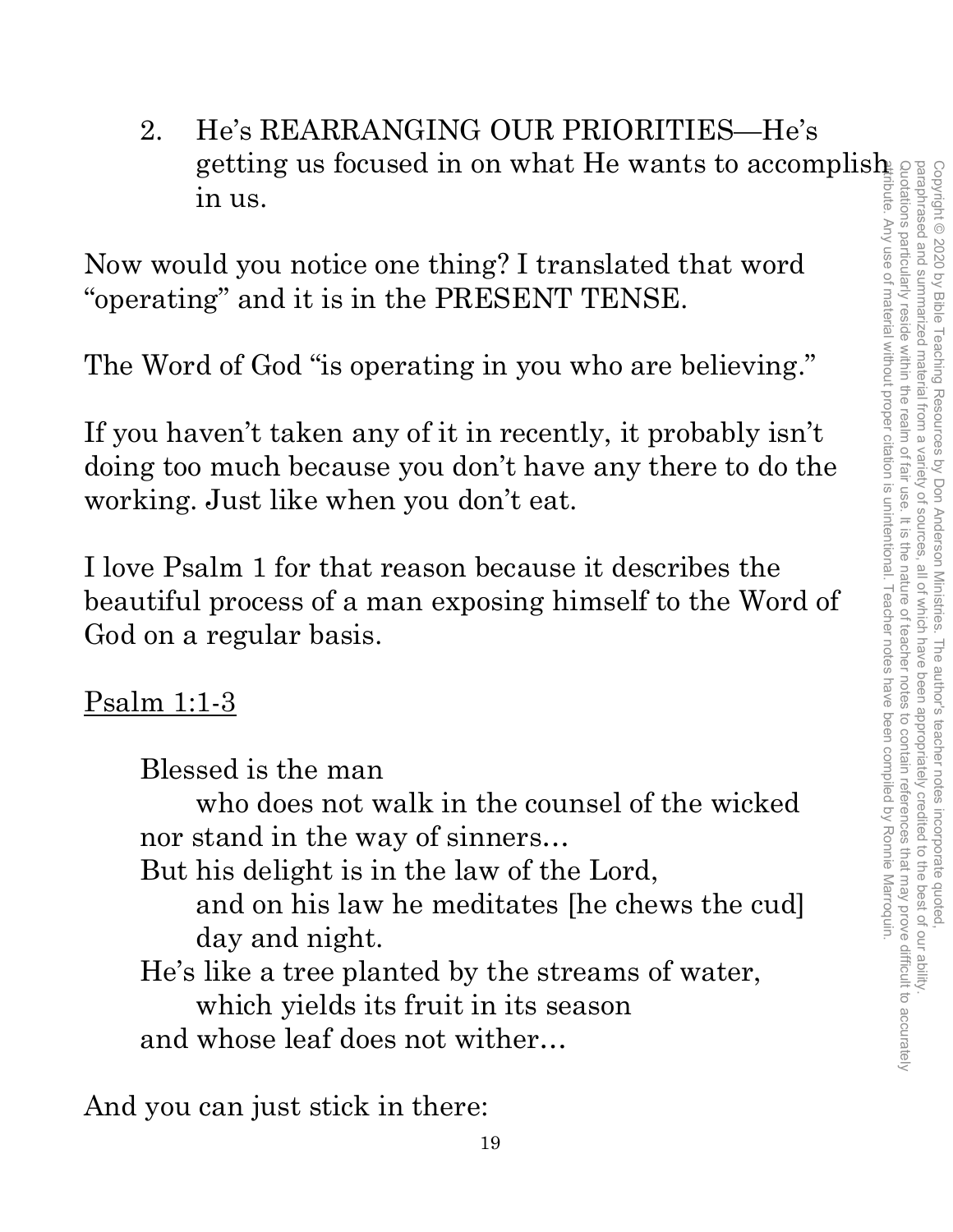#### 1 Peter 2:2, 3

may grow thereby…

ever 2:2. 3<br>
as newborn babies, desire the sincere milk of the word, you<br>
may grow thereby...<br>
are it is. You take in that milk of the Word of God, you<br>
in to grow, and then you take on a little meat and you<br>
in to feed o There it is. You take in that milk of the Word of God, you begin to grow, and then you take on a little meat and you may grow thereby...<br>There it is. You take in that milk of the Word of God, you<br>begin to grow, and then you take on a little meat and you<br>begin to feed on the Word of God so that you are an individuals that is beginning to grow up in Jesus Christ. And you're going to find such fantastic fulfillment in that kind of discipline in your personal life. That's the thing that thrilled Paul about the Thessalonian Christians.

Look at verse 14.

**v. 14 For you became imitators, brethren, of the assemblies of God which are in Judea in Christ Jesus, because you also suffered the same things at the hands of your own countrymen, even as also they did from the Jews,**

You began to take on a family likeness. You started looking like them.

What he says is, they took on a family likeness—they started to look like them. But he also said something else. You notice to look like them. But he also said something else. You notice it? He said, You all suffered just the same way those poor folks  $\frac{1}{8}$  did down in Judea too." did down in Judea too."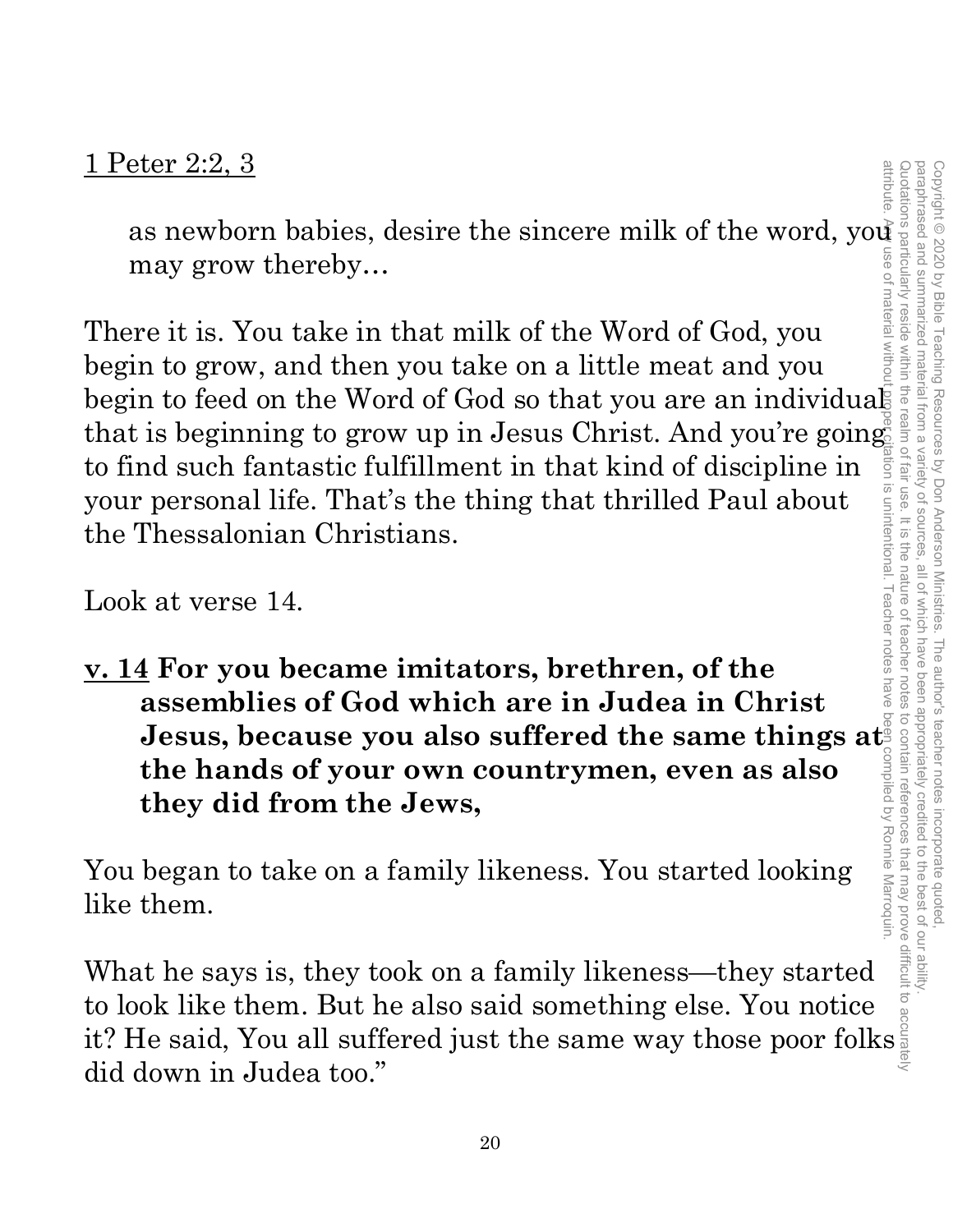And I believe sometimes, and I'm going to do some more study on this, but I believe that suffering increases our appetite for  $\frac{1}{2}$ the Word of God if we're believers and we're walking with the Lord.

I think once we're in the crucible, it just drives us to the Book. And the more we're in the Book, the more tender we become and the more we grow. You just see it in people who've really suffered in their lives. They've got a deeper walk with God—if they are indeed believers and they're relating properly to the suffering, there's just a richness about their lives that is just very, very special.

And so Paul says here:

"you become imitators" of us even though you're suffering..."<br>"You become imitators" of us even though you're suffering..."

You kind of hurting this morning a little bit? You know maybe God is using that to produce growth in your life. Let it drive you to the Word of God.

And then Barbara Johnson of course has suffered so much. She says:

(*Splashes of Joy in the Cesspools of Life* by Barbara Johnson)

THESE DAYS IT TAKES NERVES OF STEEL JUST TO BE NEUROTIC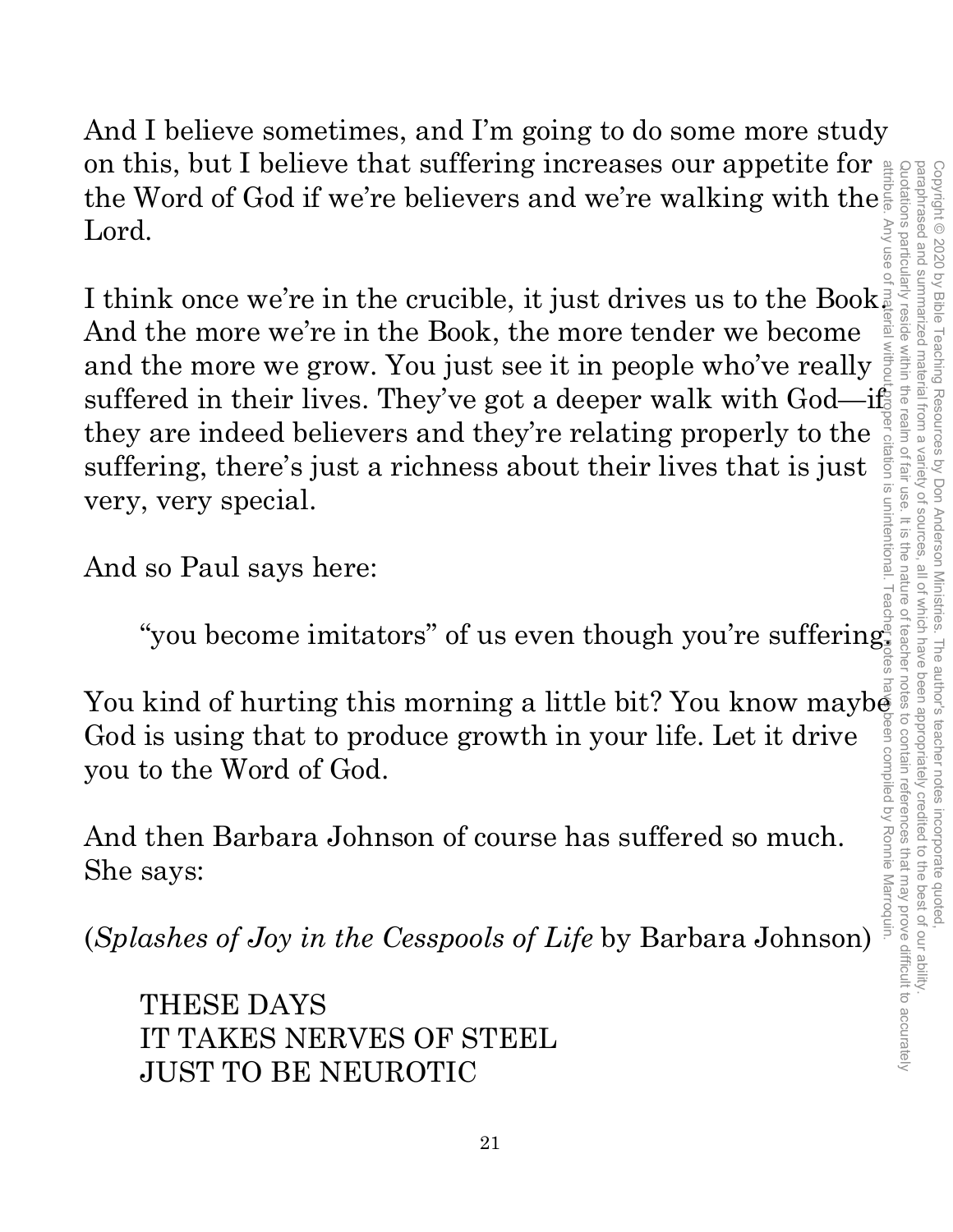Every day we live out the proof that stress is HERE, a fact of life, and we must learn to cope with it. You may have seen the cartoon that shows Ziggy driving by a highway sign reading:

HARSH REALITIES NEXT 2,500 MILES.

Actually, the harsh realities last a lot longer than that. The sign [should have] read:

HARSH REALITIES FOR THE REST OF THE TRIP. pp. 91-92

Then she ended it by saying:

When I woke up this morning I had one nerve left  $\dots$  and now you're getting on it. p. 99

You know, I mean, maybe some of us feel like that! We're hurting kind of bad inside!

Well, so the Thessalonians. It drove them in the Book. They found their answers.

Now there's FIVE GREEK PARTICIPLES in verses 15-16. This is the 5-fold indictment of the Jews and what they did to Jesus and why they're suffering.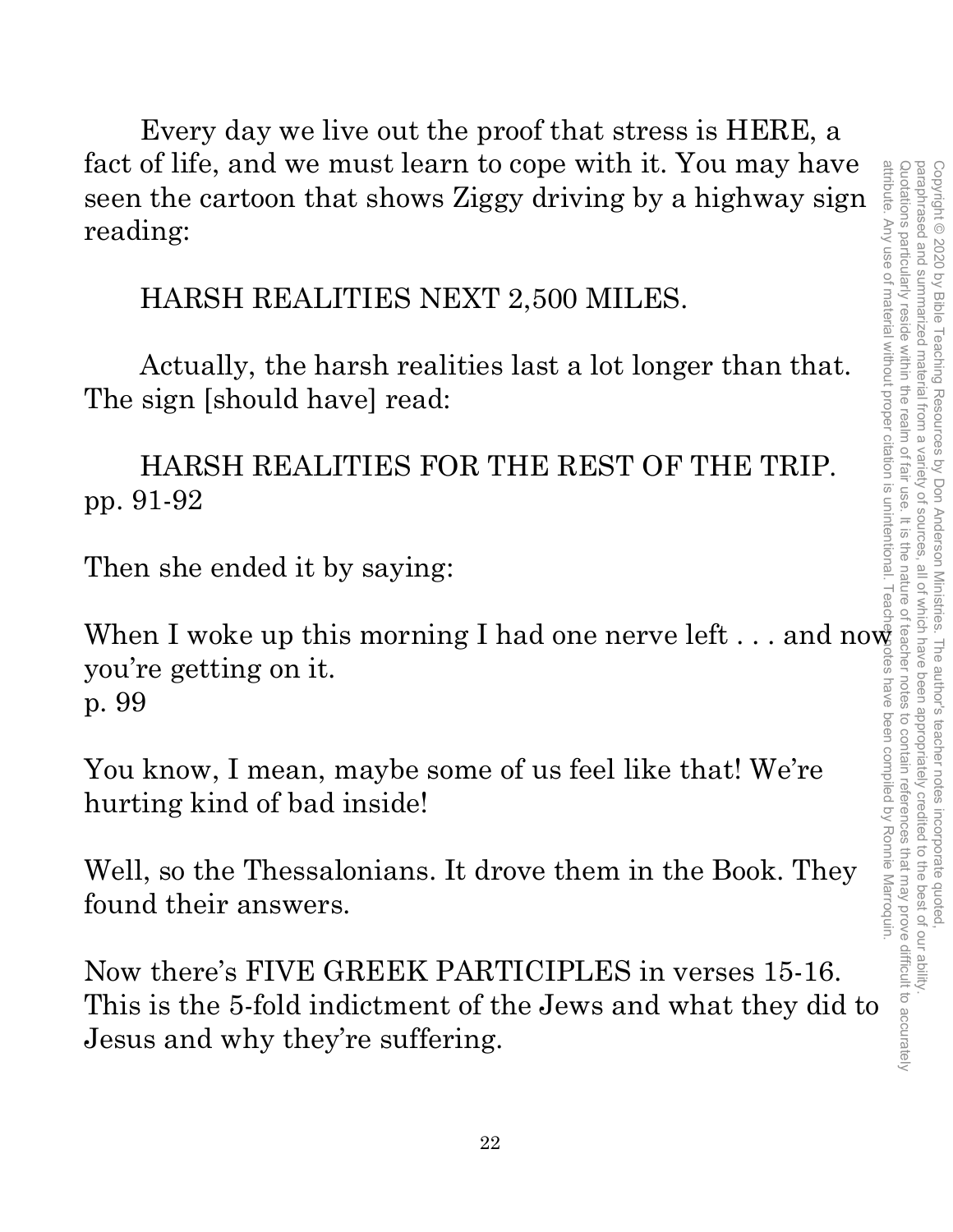#### **v. 15 those who also killed the Lord Jesus and the prophets, and drove us out, and are not pleasing God and are hostile to all men,**

I'll just give you the five of them.

First:

1. They "killed the Lord Jesus and the prophets."

"Oh Jerusalem, Jerusalem, who kills the prophets." (Matthew 23:37)

And secondly:

2. "[they] drove us out"—they wouldn't let us stay there $\frac{\mathbb{R}}{2}$ in Thessalonica and preach.

Third:

- 3. "[they] are not pleasing God"—although every Jew prided himself in the fact he was pleasing God. He said "No, they're not."
- 4. "[they're] hostile to all men"—even to Jesus.

Remember in Mark 3 when they watched Him to see if He would heal that guy with the shriveled hand on the Sabbath in order that they might accuse Him? They had only that purpose in mind.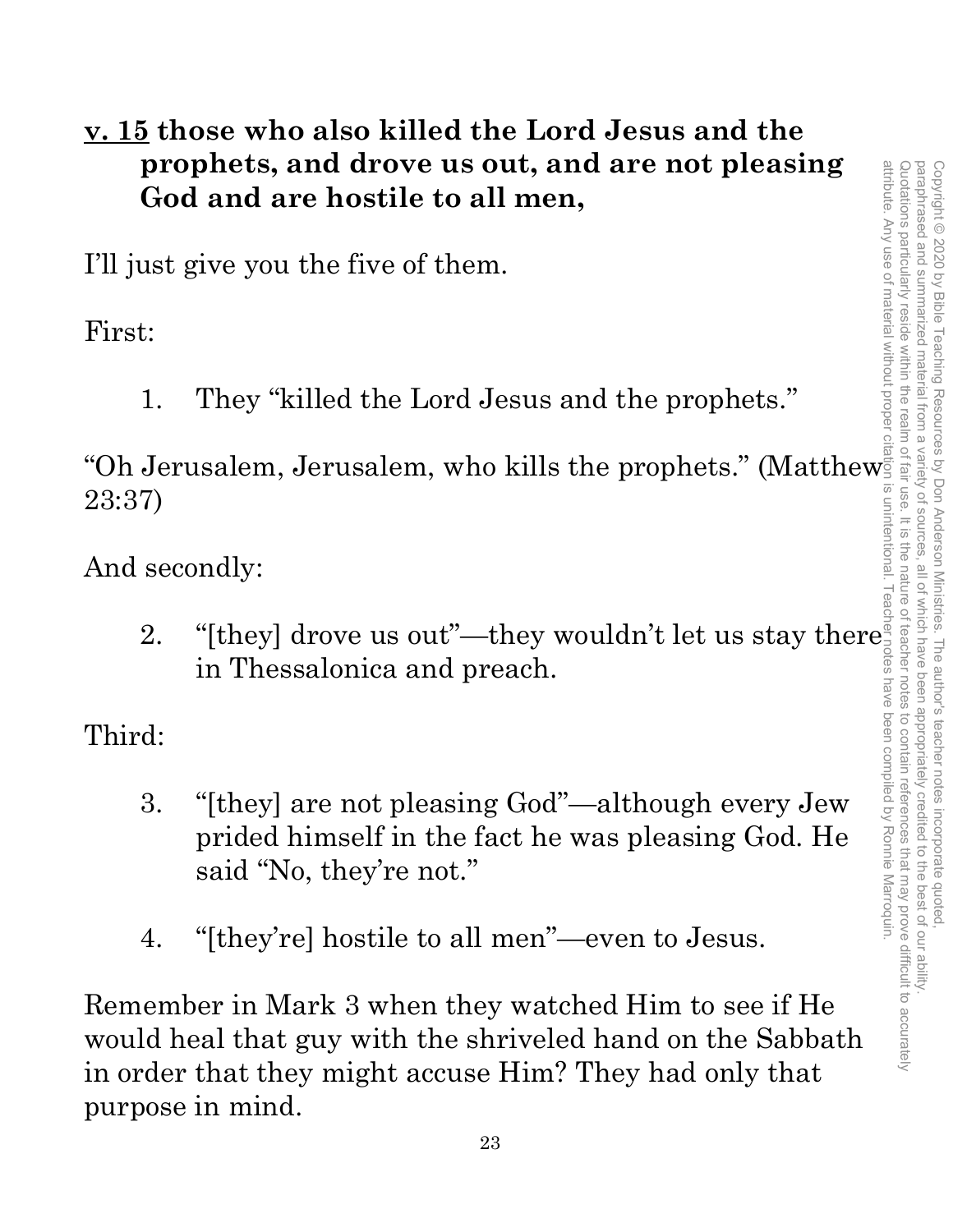"[They were] hostile to all men."

And then the next participle is in verse 16.

**v. 16 forbidding us to tell the Gentiles in order that**  Express the saved; to the contiles in order that<br>
they might be saved; to the end that they might fill<br>
up the measure of their sins always. And there<br>
came upon them the wrath in the end.<br>
I want to just spend a little bi **up the measure of their sins always. And there came upon them the wrath in the end.**

I want to just spend a little bit there on this business of:

- 1. "forbidding…in order that they might be saved," and
- 2. then "to the end that they might fill up the measure of their sins always."

Have you ever thought just maybe that you might be sitting here and you've already filled up your vessel? Or you're a Christian and you've been playing around so long with spiritual things that God's put you on the bench and you're going to be disqualified at the Judgment Seat of Christ?

Does that thought ever enter your mind that maybe Satan is just hindered long enough to accomplish his desperate designs and purposes for your life?

You see, that's what he's saying here. That they might "fill up that measure of their sins always."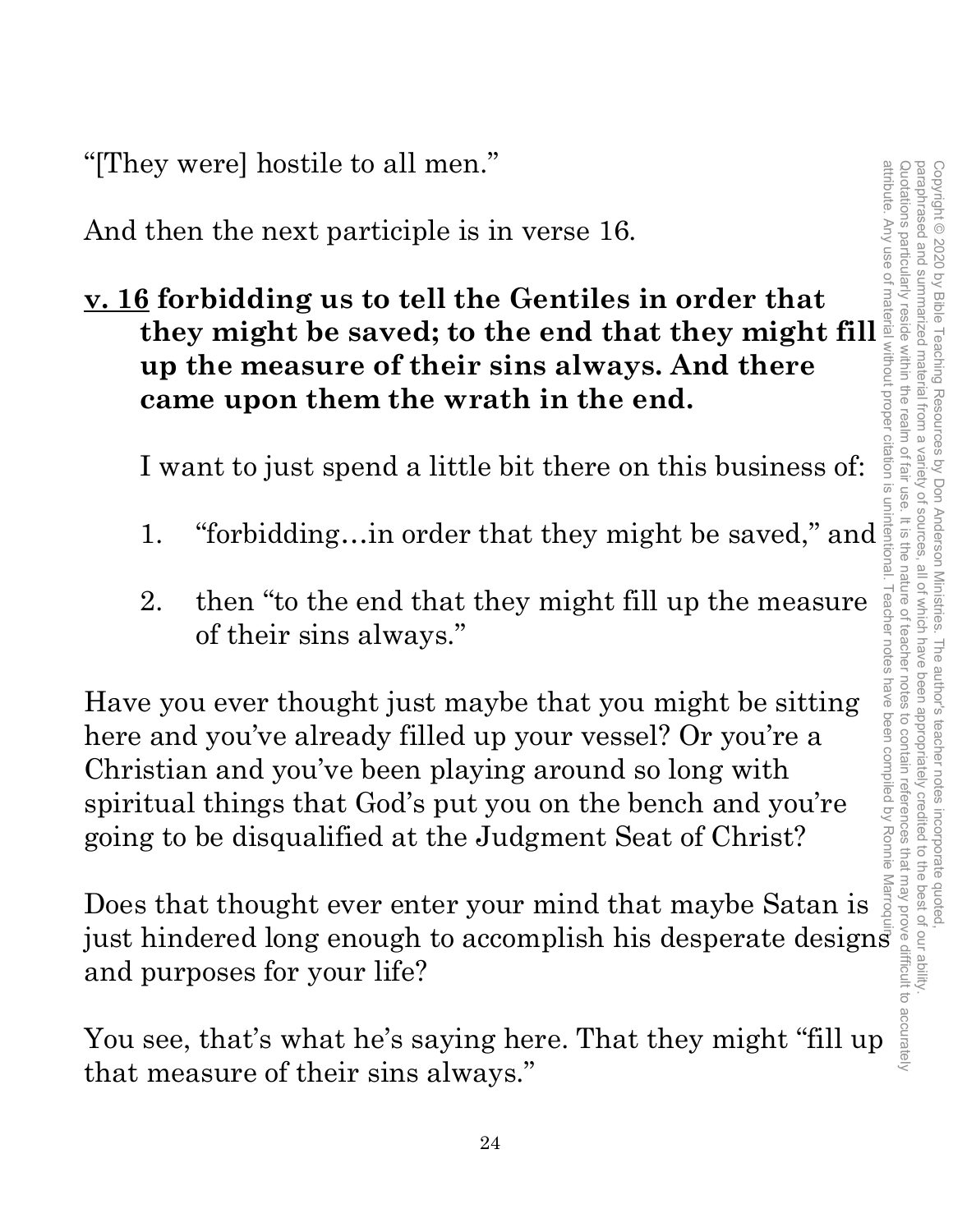Now what does that mean? That means that God gives us a certain amount of time and there's a certain amount of grace, but there comes a day when grace runs out and judgment begins to fall.

There's a verse I memorized a number of years ago:

#### Genesis 6:5

And God saw that the wickedness of man was great in the earth, and that every imagination of the thoughts of his  $\frac{2}{9}$  heart was only evil continually and it grieved God that  $H_{\mathbf{C}}^{\frac{2}{9}}$ heart was only evil continually and it grieved God that  $\rm H^{\omega}_{\bm{\Xi}}$ made man.

And what did He do? He just said "No, put that boat together man. We're going to wipe it out. The time has finally come. They might fill up the measure of their sins."

Let me give you a few verses just for you to chew on along this line, the seriousness of it.

#### Ecclesiastes 11:9

Be happy, young man, while you are young, and let your heart give you joy in the days of your youth. Follow the ways of your heart

and what your eyes see,

but know this that for all these things God's going to bring you into judgment.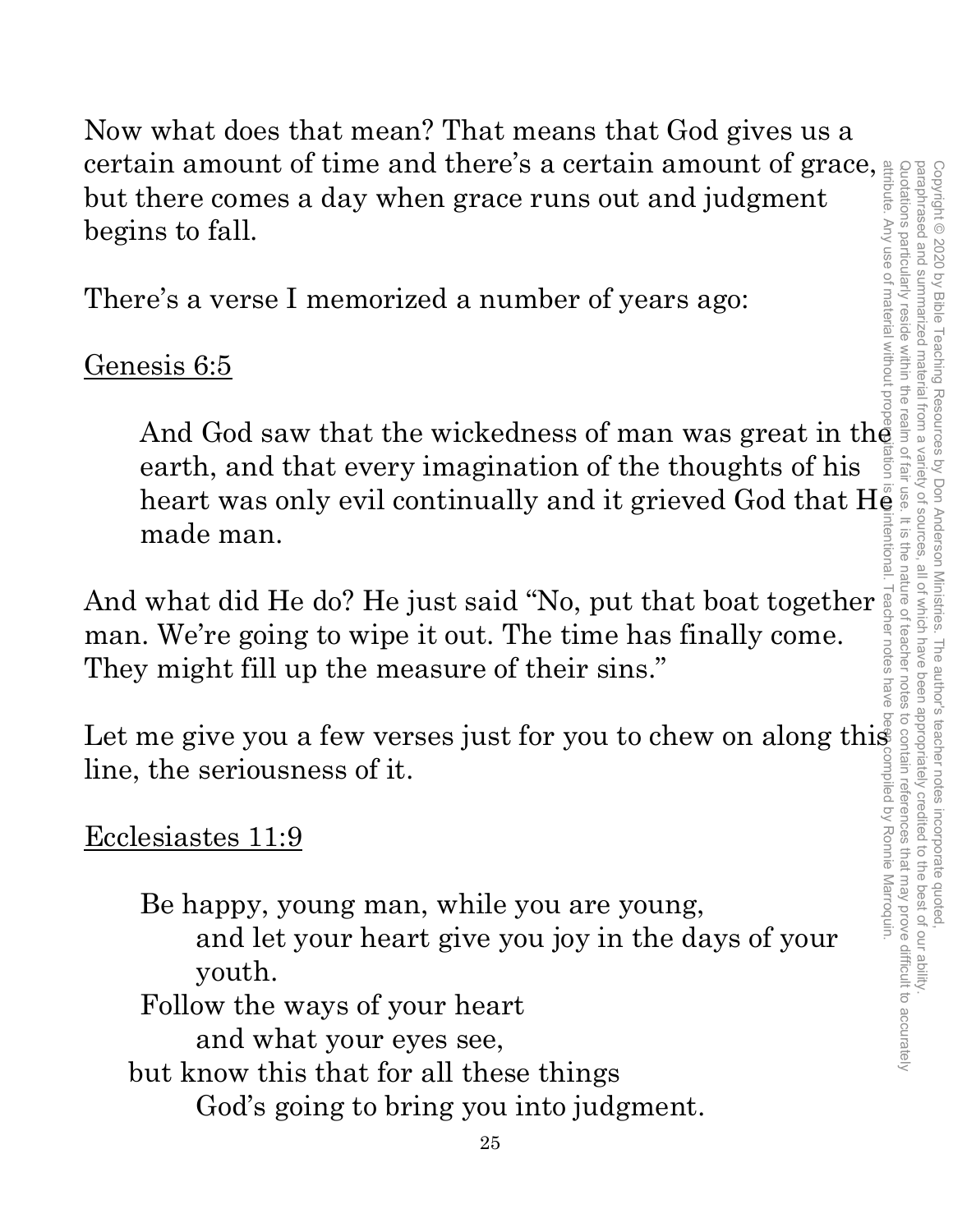#### Hebrews 10:31

attribute. It's a fearful thing to fall into the hands of the living God.

And now let me describe this kind of VAT that describes each of us. And when the vat is full, the judgment falls.

Genesis 15:16

In the fourth generation your descendants will come back here, for the sins of the Amorites have not yet reached its $\mathsf{\check{g}}$ full measure.

What God's saying to Abraham is "Abraham, there's four more  $|$ generations before the Amorite's bucket is full. And when their bucket's full, you're coming back to your land and I'm going to judge the Amorites." attribute. Any use of material without proper citation is unintentional. Teacher notes have been compiled by Ronnie Marroquin.

How about Romans 1:24. Oh boy, this just grieves your heart:

Romans 1:24

Therefore God gave them over in the lusts of their hearts to impurity, that their bodies might be dishonored among them.

Three times there in that last part of Romans chapter 1, "God gave them over…God gave them over…God gave them over."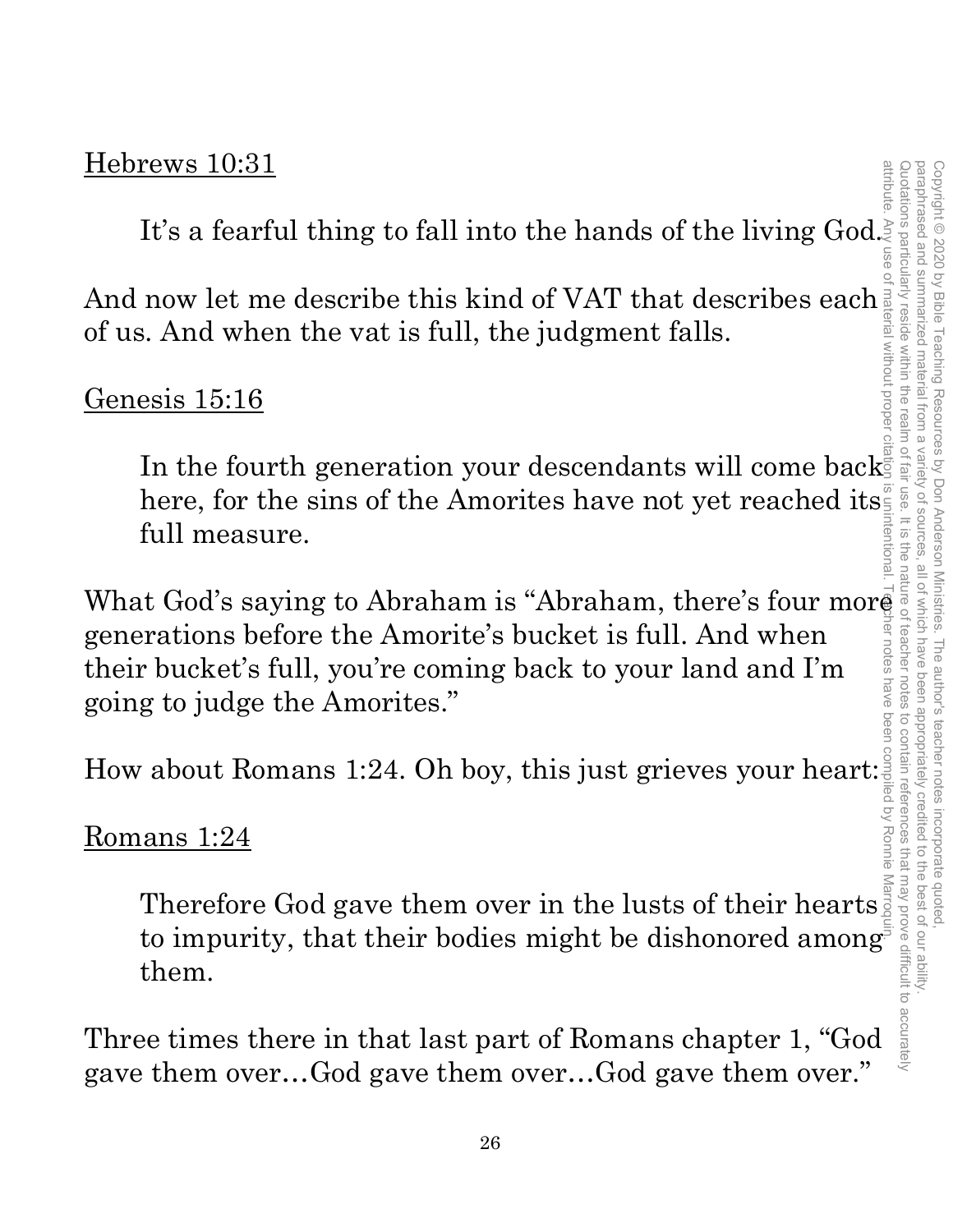I want to tell you dear friends, you can't sin away a day of grace without consequence.

And as a believer you're NOT going lose your salvation but you are going to lose the possibility of reward and to stand on  $\S$ the sidelines and be disqualified because you tried to cheat and win. It's going to be one of the most painful things in all the world to stand in the presence in the One who had His hands and side pierced and gave His life so you could be there. grace without consequence.<br>
And as a believer you're NOT going lose your salvation but<br>
you are going to lose the possibility of reward and to stand on<br>
the sidelines and be disqualified because you tried to cheat<br>
and wi

us any further in the pursuit of the will of God and spending time in the Word of God. He makes it clear that there comes that time when there will come wrath upon them in the end.

**v. 17 But we, brethren, were made orphans by F** But we, brethren, were made orphans by<br>separation from you for a short season—in person, **not in heart (outwardly not inwardly)—we made every effort all the more with much desire to see your face.**

Do you see the relationship he established in three weeks with those Christians? those Christians?

those Unristians:<br> $\frac{1}{3}$  What did he say about them? He said "I ministered to you all  $\frac{2}{3}$ like a nursing mother." Remember that?

And then we ended the study last time, he says "I was like a father. I was encouraging and exhorting you and being an example to you."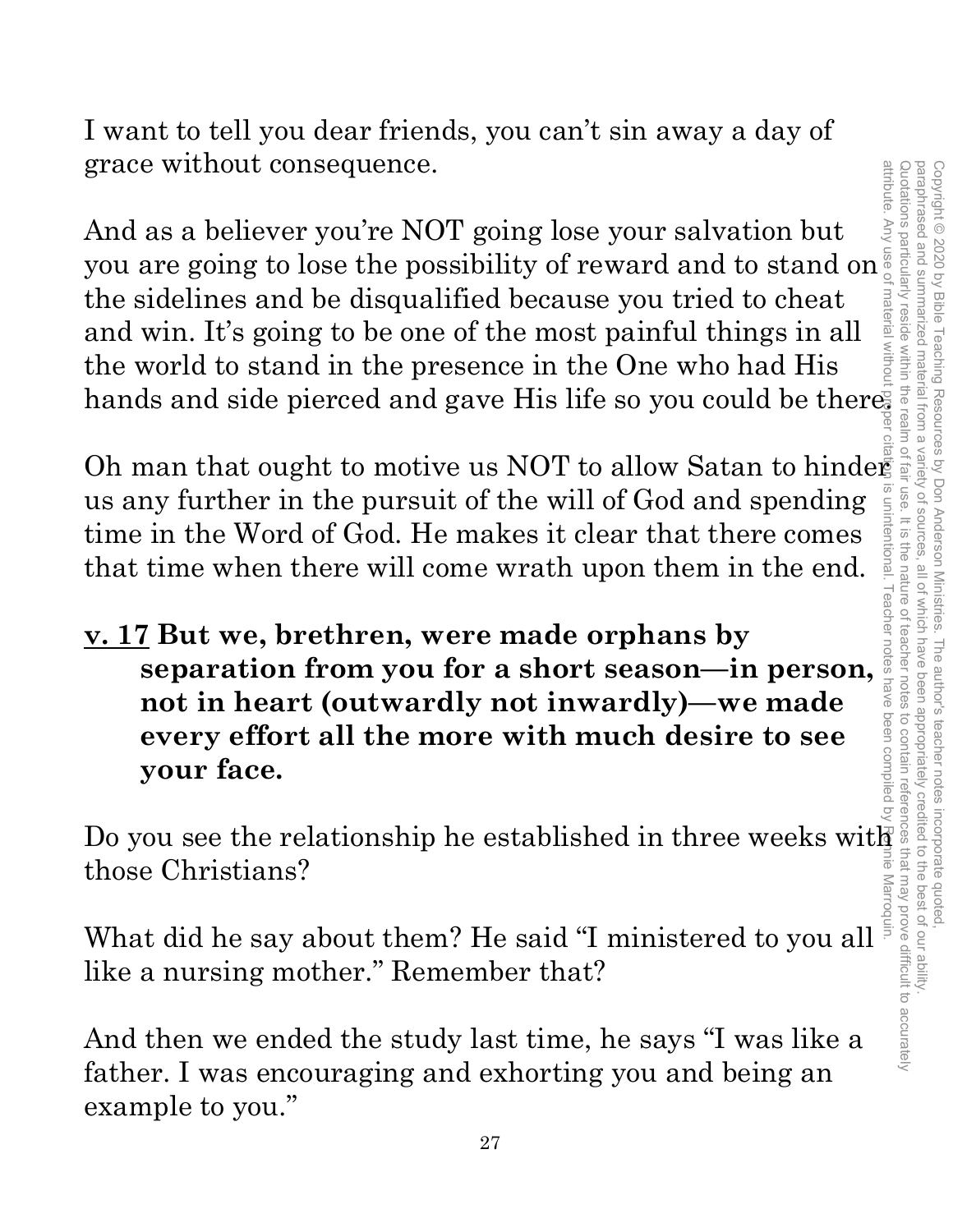Now what does he say? "I love you so much we felt like you anymore." There was this DEEP, INTIMATE relationship that developed.

And Paul said that. He said we're "made orphans."

orphans when we were driven out of town. We couldn't be with you anymore." There was this DEEP, INTIMATE relationships that developed.<br>
And Paul said that. He said we're "made orphans."<br>
"We're driven out of there after t "We're driven out of there after three weeks. We'd just got going good and it hurt inside. And like a nursing mother, and like a father and like orphans we had developed this deep intimate relationship with each of you."

"[So] we made every effort all the more with much desire to see your face."

We wanted to be with you and to see you once more.

Verse 18—now here's our KEY VERSE.

## **v. 18 Because of this we desired to come to you, indeed, I Paul, not only once but twice, but Satan hindered I Paul, not only once but twice, but Satan hinderedom**<br>us.<br>re's vour phrase.

There's your phrase.

He said "Look, I tried to get back up there twice but Satan hindered us."

Now how'd he do that?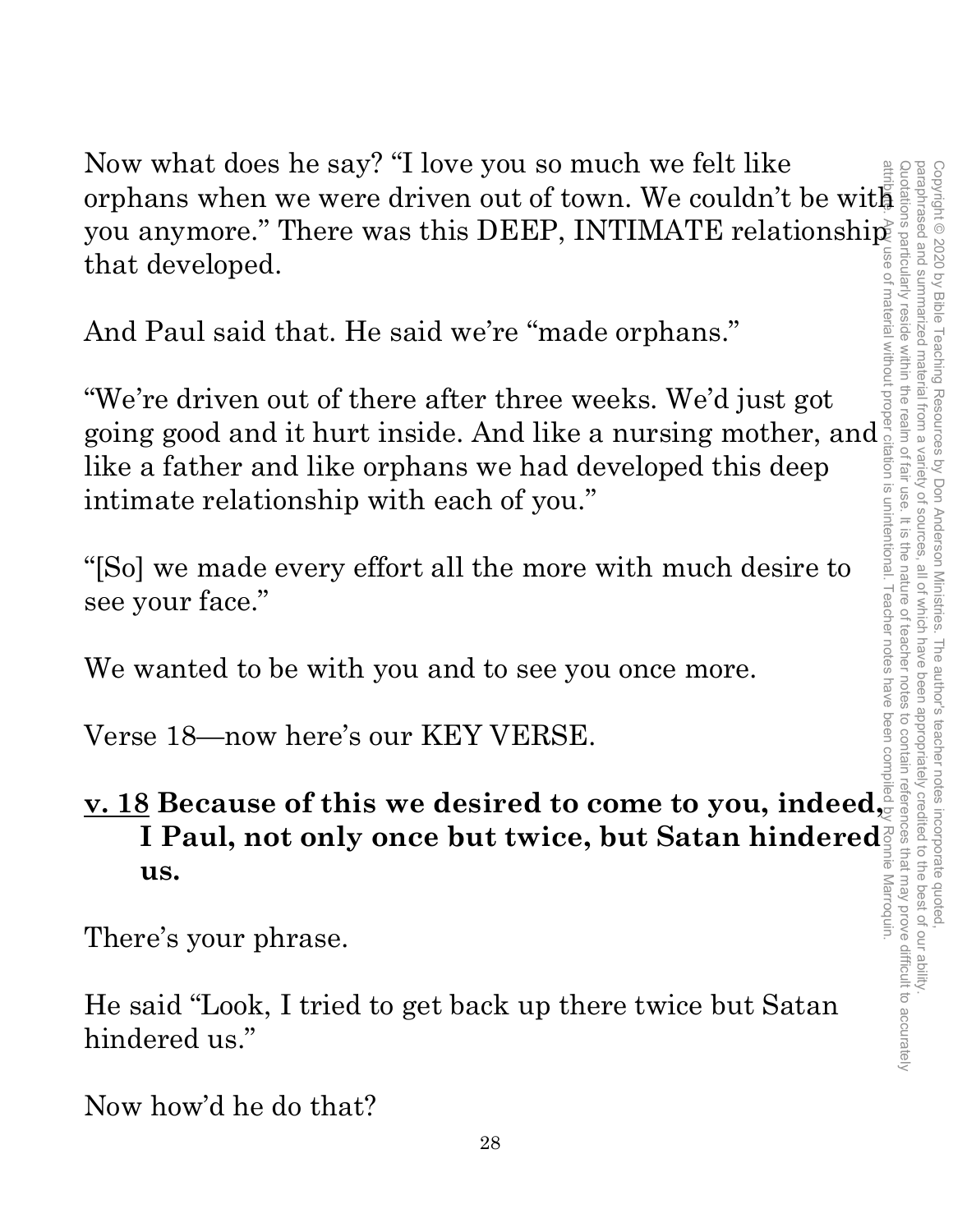attribute. Any use of material without proper citation is unintentional. Teacher notes have been compiled by Ronnie Marroquin.Quotations particularly reside within the realm of fair use. It is the nature of teacher notes to contain references that may prove difficult to accurately paraphrased and summarized material from a paraphrased and summarized material from a variety of sources, all of which have been appropriately credited to the best of our ability. Copyright © 2020 by Bible Teaching Resources by Don Anderson Ministries. The author's teacher notes incorporate quoted Copyright © 2020 by Bible Teaching Resources by Don Anderson Ministries. The author's teacher notes incorporate quoted, variety of all of which have been appropriately credited to the best of our ability

Well, it could have been by personal illness.

It could have been that they had to sign some kind of legal document that Paul would never come back into town in order for the rest of these Christians that were left behind that'd been persecuted to be set free. There had to be some kind of bond maybe that'd been signed and they couldn't get it set aside.

So as a result he says "Satan hindered us."

Now, SPIRITUAL CHECK-UP.

What is it that's hindering you from becoming a Christian if you're not? What is it that's hindering you from growing in Christ?

Galatians 5:7

You were running well; who hindered you from obeying the truth?

That's the very same word in Galatians 5:7 that occurs here in 1 Thessalonians 2:18.

You want to hear one more?

1 Peter 3:7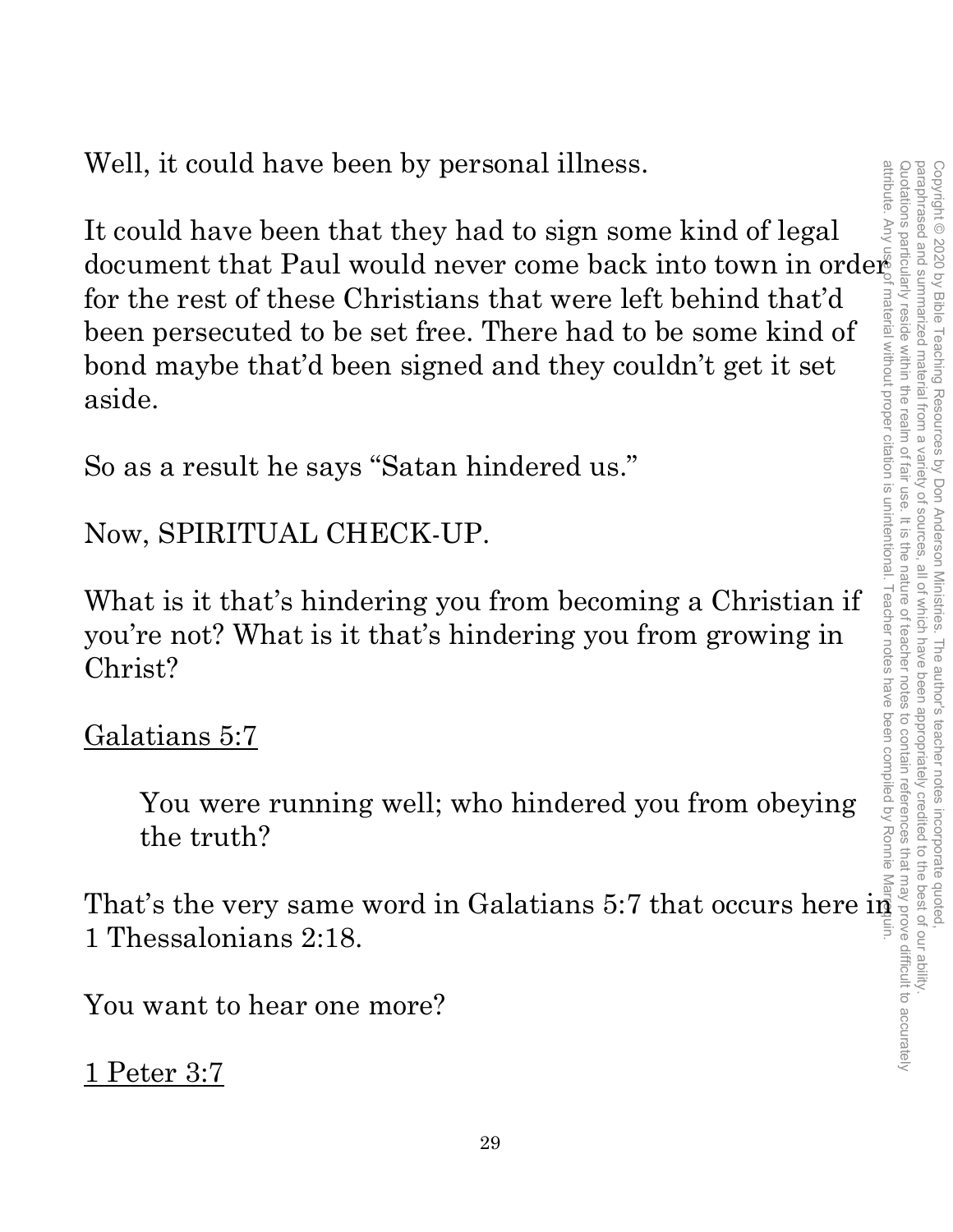You husbands likewise, live with your wives in an understanding way, as the weaker vessel, since she's a woman; and grant her honor as a fellow heir of the grace of life, so [WHAT?] that your prayers may not be [SAME WORD] hindered.

That word "hindered" means to break up the road. It means  $\mathrm{t}\bar{\mathrm{e}}$ keep the army from being able to pass by putting the road under construction and breaking up the road ahead so that militarily the forces cannot advance. And maybe, just maybe, you feel like that.

Now oftentimes Satanic opposition is permitted by God to accomplish some purpose. And can you think of any great purpose that's been accomplished by Paul being hindered from going to Thessalonica?

You know I can think it too. And they're very easy and very obvious.

One is 1 Thessalonians and the other one is 2 Thessalonians.

In God's greater purpose He kept Paul—using Satan's hindrance—out of Thessalonica so he could write these two letters so in the twentieth century you could sit down and understand the will of God and have supplied what is lacking in your faith. Because in God's greater purpose through the hindering work of Satan, He's accomplished something far greater. And that's for all these centuries Christians have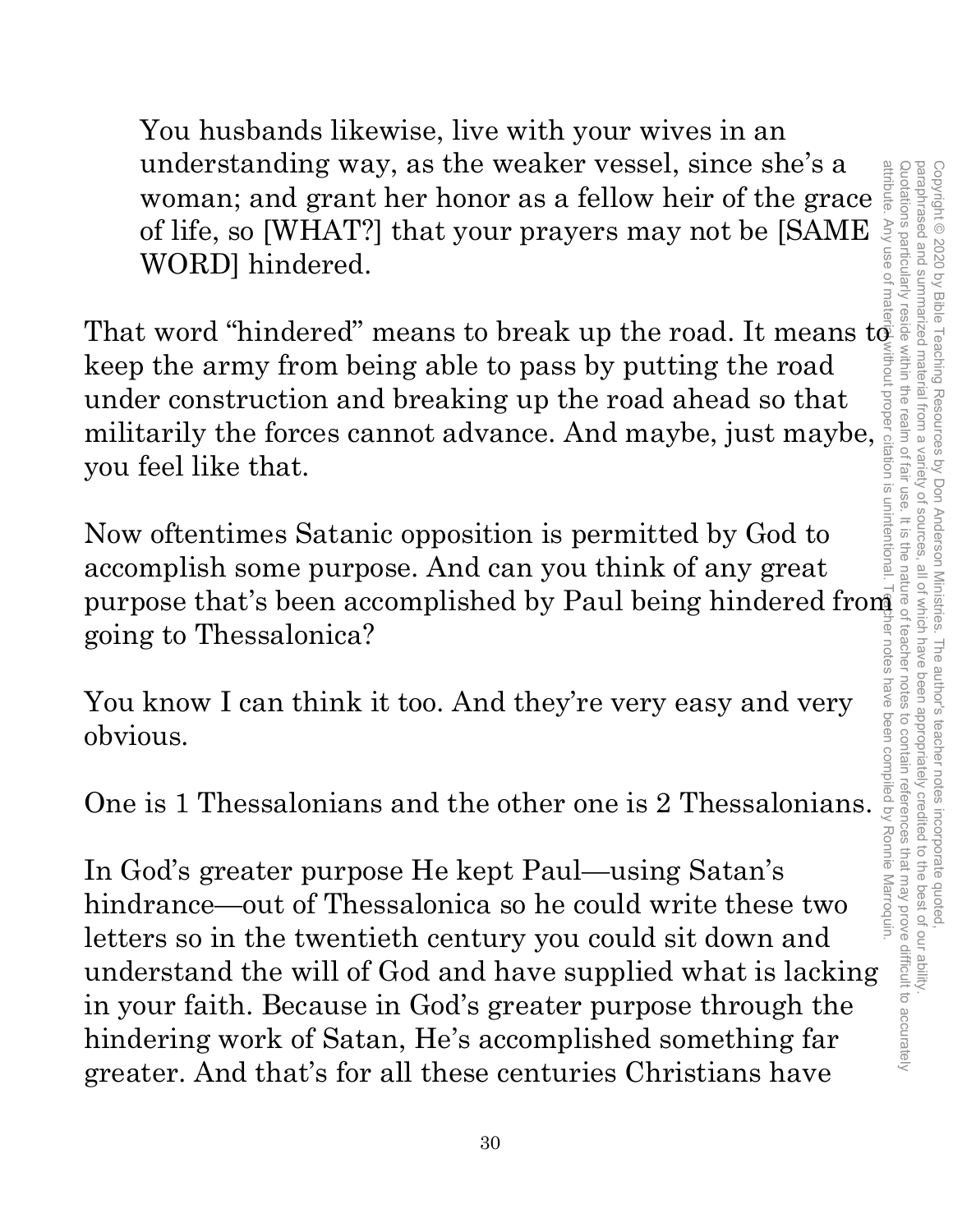been able to study these two wonderful books that helped supply what was lacking.

Now I started chasing through the Scripture just to see if I could find some places where Satan did this so I would have some ammunition to give you to show you that he does it. And I came up with about eight of them.

- 1. First of all, as the children of Israel were being delivered from the land of Egypt, there were 10 plagues that were series of Satan's hindering work through Pharaoh.
- 2. The second effort at hindering is when Pharaoh and his army's chased them to the Red Sea trying to stop them from going on into the land.
- 3. And then thirdly at Kadesh-Barnea. Instead of going on into the land, they form a committee and come back and say "we can't go in." That cost them 40 years of wandering in the wilderness. shy what was lacking.<br>
I started chasing through the Scripture just to see if I<br>
d find some places where Satan did this so I would have<br>
a ammunition to give you to show you that he does it. And<br>
me up with about eight o
- 4. And you see his hindering ministry in the life of Jesus. He promises Him the kingdom of this world in the glory of them without the cross if He would just fall down and worship him. But Christ was victorious.
- 5. You see it in Matthew 16 when Peter says "Over my dead body you're gonna go to the cross!" And what does Jesus Satan is using him. (Matt. 16:21-23)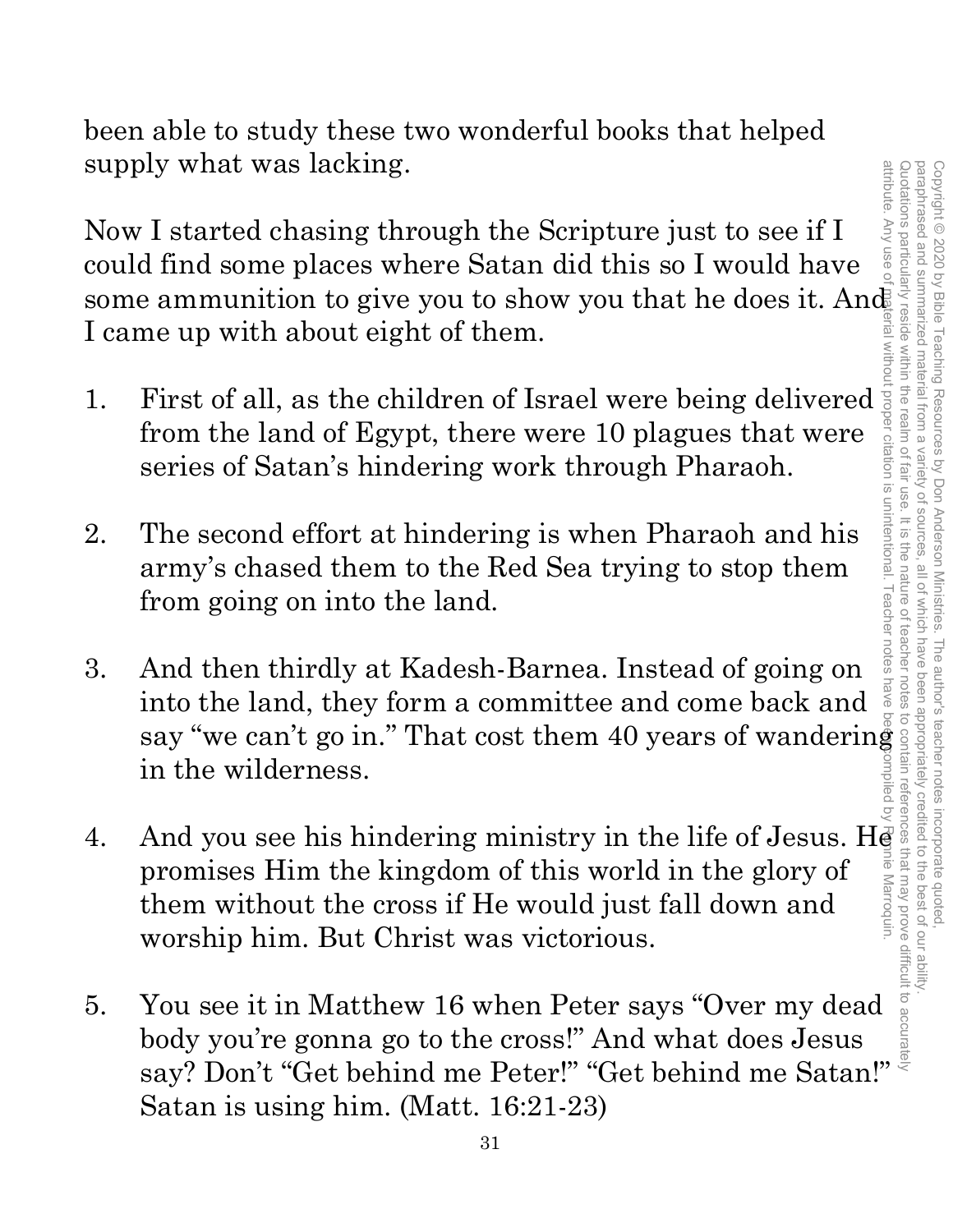#### Luke 22:31-32

as wheat; and I pray for you, that when you have recovered, strengthen your brethren.

He's a vehicle—a tool in the hand of Satan at that moment. And Satan's working right now.

- 6. If you have never come to know Christ, he's trying to help you get out of here as quick as you can in once piece without thinking about this and letting it take root.
- Awe Peter, Satan desires to have you that he may sift you 7. Or seventh, he's hindering you from making a real clean cut decision that you're not going to have another day in your life, as long as you live, if you can help it without being found reading the Word of God and spending time in it.
- 8. Another area that he hinders is in giving. He hinders Christians from giving of their material means whereby they can help ministry for the glory of God.

And you can read 2 Corinthians 8 along that line. These Thessalonians were great examples of sacrificial giving for the glory of God.

9. And then the ninth area is he hinders believers from ever bearing witness. It's focused on me "Oh, I'm scared of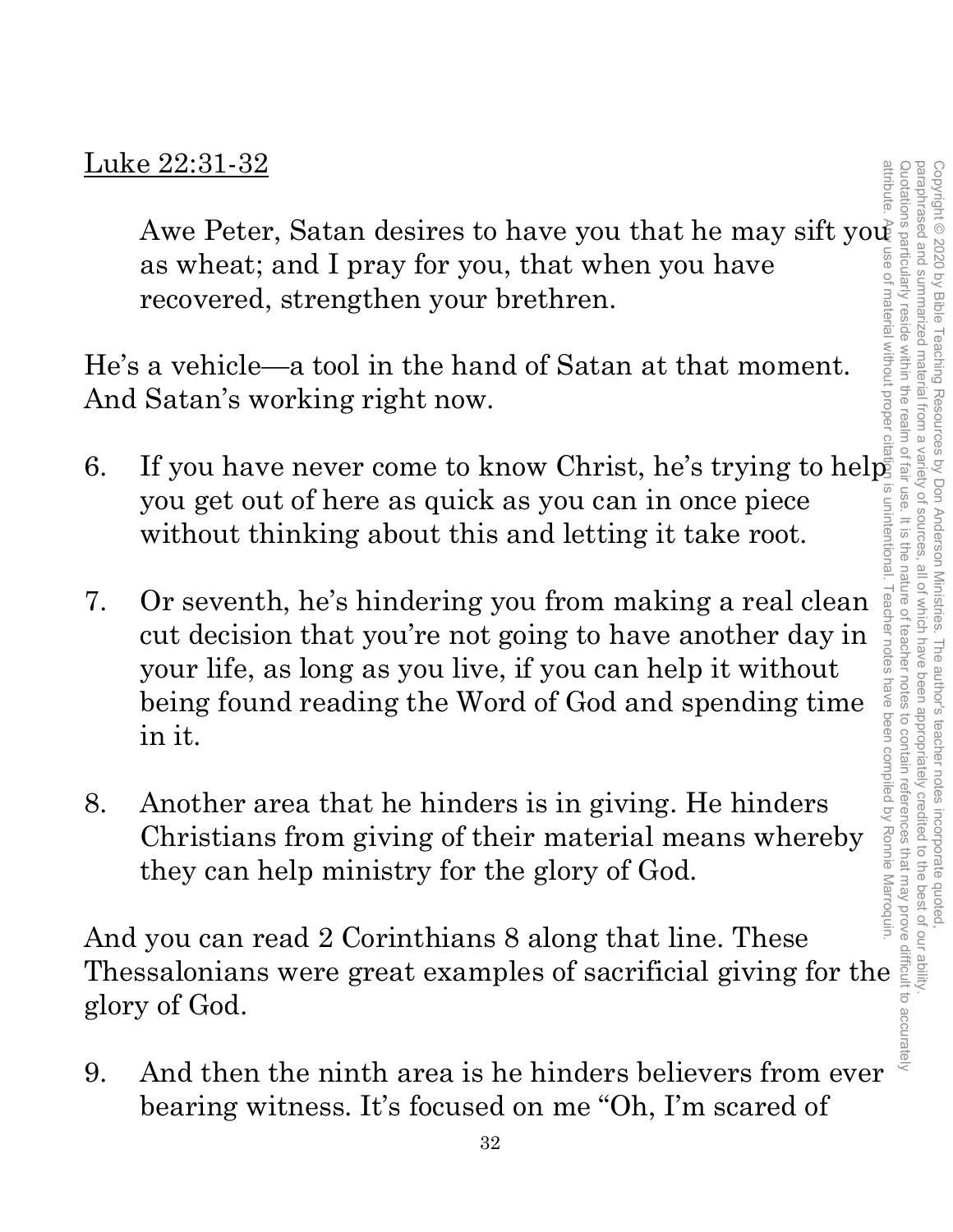what they're going think." "I'm afraid they're going to ask a question that I don't know the answer to." And so we become kind of silent witness and we've been hindered when we've got a guy sitting right next to us who could have known Jesus Christ if we would have had the courage to confront the issue and deal with it. And the Lord put them there!

And how does He do that?

WORLD,

the FLESH, and

the DEVIL.

Second Timothy 4:10 is a classic illustration:

2 Timothy 4:10

Demas, having loved this present world, has deserted me and gone to Thessalonica…

"As the flesh wars against the spirit and the spirit against the flesh…" (Gal. 5:17)

How is it that Satan attacks our spiritual walk? I came up with FOUR DIRTY D's:

1. DISTRACTIONS,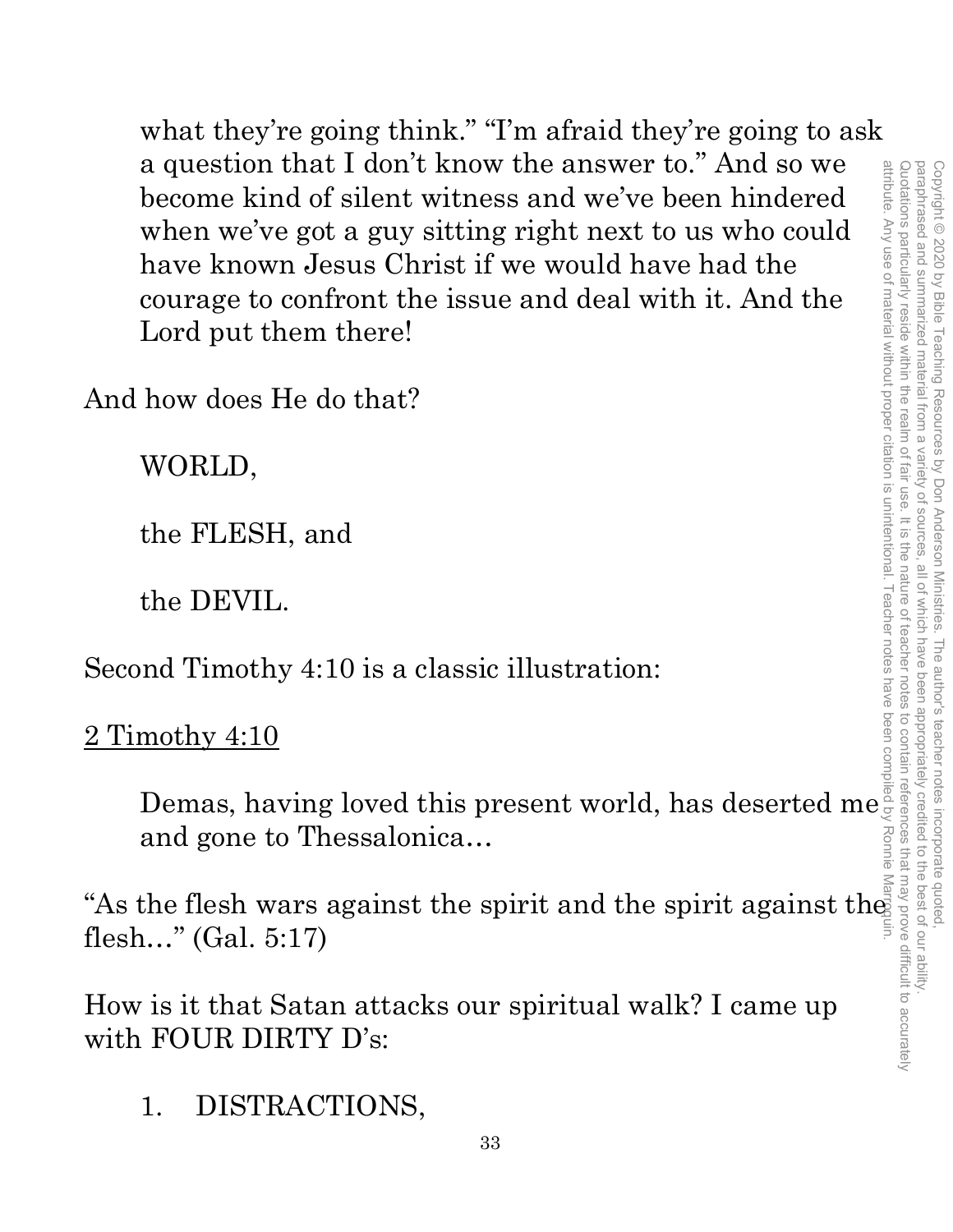paraphrased and summarized attribute. Any use of material without proper citation is unintentional. Teacher notes have been compiled by Ronnie Marroquin.Quotations particularly reside within the realm of fair use. It is the nature of teacher notes to contain references that may prove difficult to accurately paraphrased and summarized material from a variety of sources, all of which have been appropriately credited to the best of our ability. Copyright © 2020 by Bible Teaching Resources by Don Anderson Ministries. The author's teacher notes incorporate quoted Copyright © 2020 by Bible Teaching Resources by Don Anderson Ministries. The author's teacher notes incorporate quoted, material from a variety of sources. all of which have been appropriately credited to the best of our ability

- 2. DISAPPOINTMENTS,
- 3. DEFEAT,
- 4. DISOBEDIENCE.

That's the way he does it. Gets us distracted, gets us disappointed with something. Sees us defeated in an area and saying "Oh boy, you've been defeated now. You'll never make it." Disobedience: "Boy you're not a child of God if you do something like that." EXECTION THE WAS SERVICUS AND REFRACT,<br>
That's the way he does it. Gets us distracted, gets us<br>
disappointed with something. Sees us defeated in an area and<br>
sixting "Oh boy, you've been defeated now. You'll never make<br>
si

That's the kind of stuff he throws at you. You see, his strategy is:

to HINDER us,

to HURT us, and

to HURRY us.

is:<br>  $\begin{array}{c}\n\text{to HINDER us,} \\
\text{to HURT us, and} \\
\text{to HURT us, and} \\
\text{to HURT us.} \\
\end{array}$ going his way.

HURRY us so we never have time to slow down and really contemplate our own spiritual walk.

Have you been hindered by him?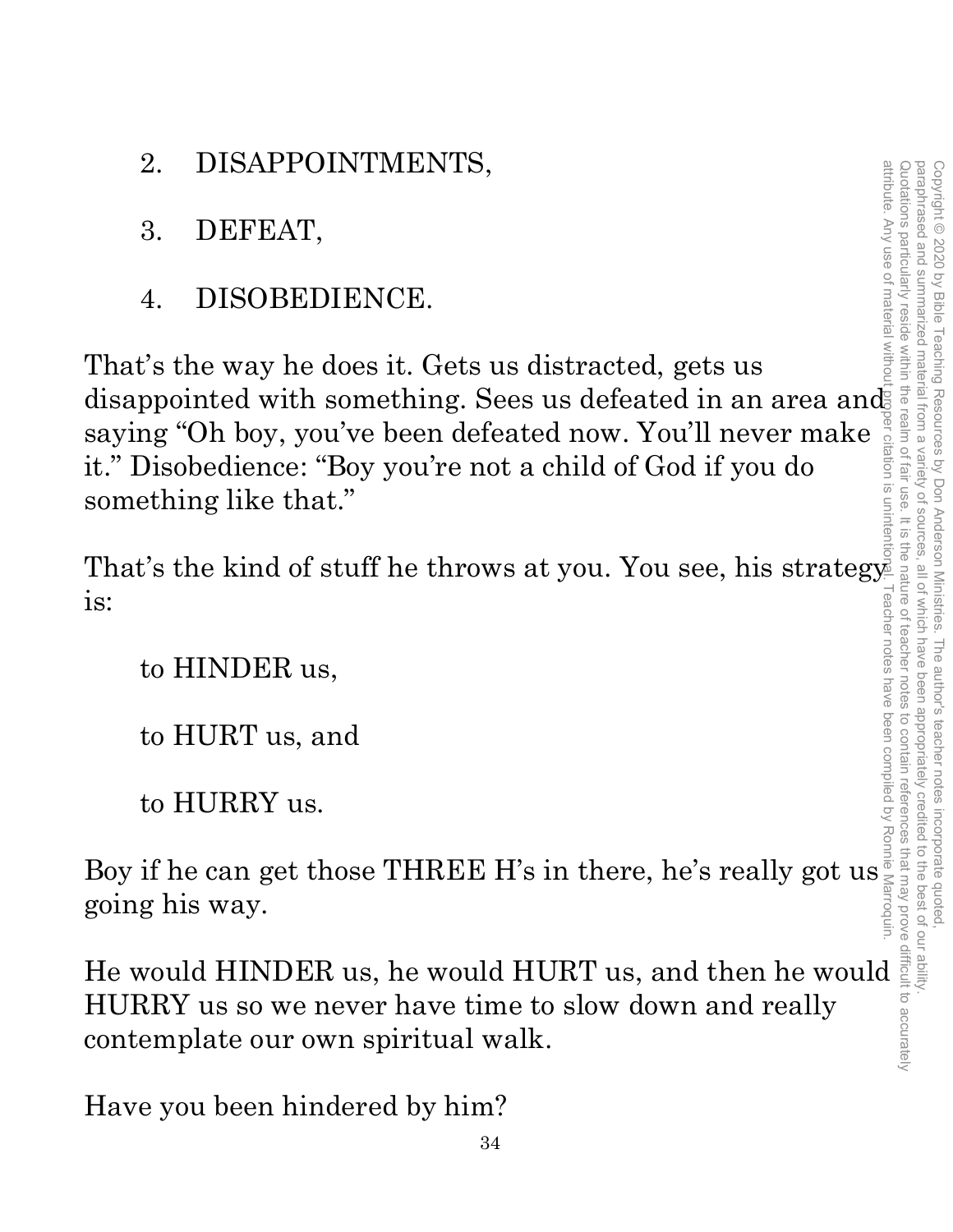May it move you this morning emotionally to the point that you're going to take care of that.

Because "greater is He that is in you than he who is in the world." (1 John 4:4)

You make a decision. You drive a stake. You get your act together. You become a man and woman of God that's going  $t\bar{g}$ get serious about your walk with Him.

## **v. 19 For what is our hope or joy or crown of glorying? at His coming?**

**Is it not even you in the presence of our Lord Jesus<br>
Is it not even you in the presence of our Lord Jesus<br>
at His coming?**<br>
This coming?<br>
This coming?<br>
This coming?<br>
This coming?<br>
This coming?<br>
This coming is a material We're like a nursing mother and a father, we've been made orphans, but boy we're going to be excited when we get to glory.

You are our HOPE and our JOY and our CROWN! Can't wait for that glorious time—the manifestation.

#### **v. 20 For you are our glory and joy.**

Now I have nine lessons out of the study.

Lesson #1: Our response to the word of God is to welcome it and to allow it to work in our lives.

Lesson #2: Exposure to the Word of God purifies and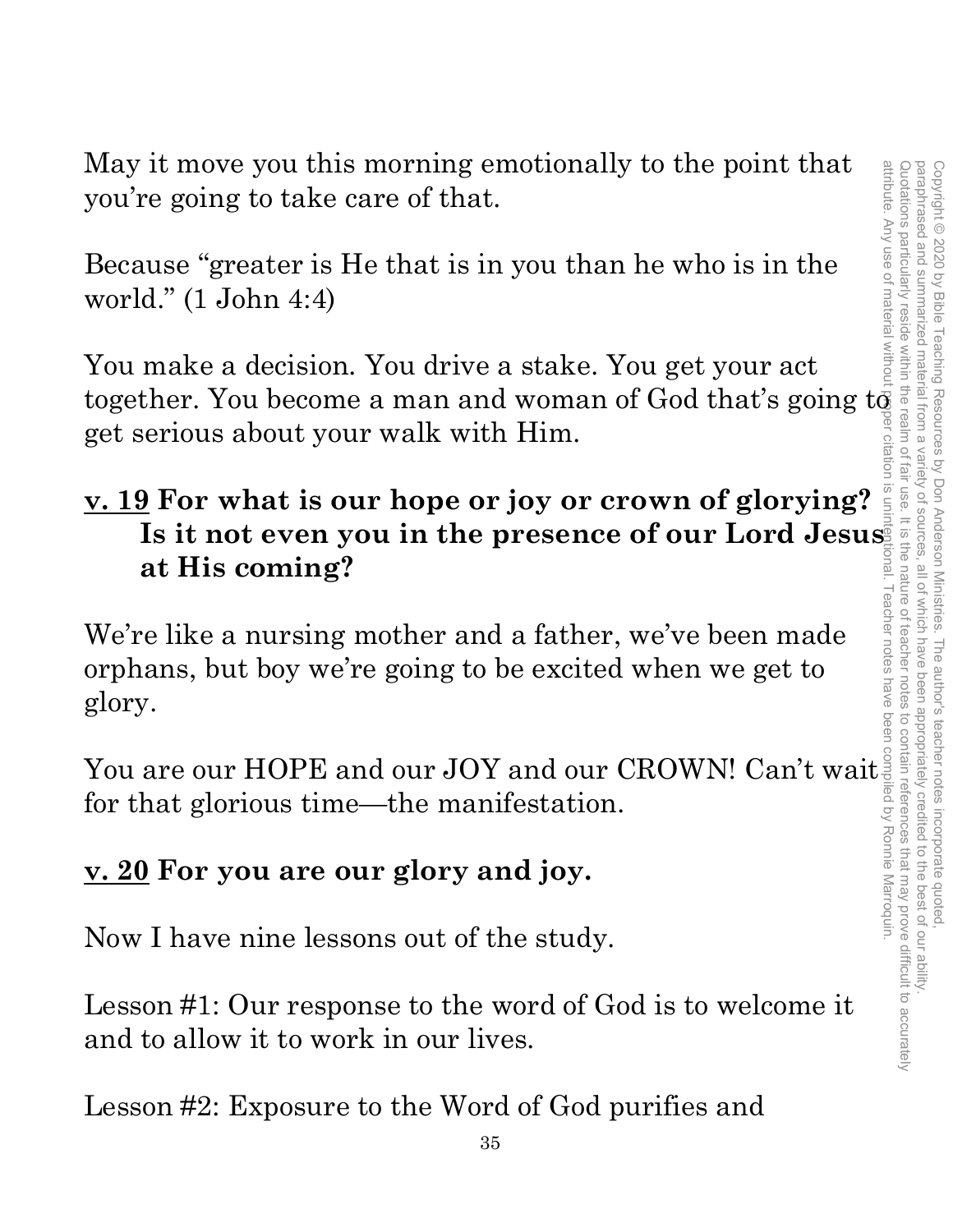prioritizes our lives.

Lesson #3: When we come to know Christ we begin to take on a family likeness.

Lesson #4: Suffering is part of the divine curriculum for Christlikeness—and we'll see more of that.

Lesson #5: There comes a time when the cup of iniquity is full and the wrath of God is poured out.

Lesson #6: Paul's deep compassion and involvement in the lives of the Thessalonians is seen here in the deep grief he experiences through being separated from them.

Lesson #7: Satan is in the business of hindering us in the pursuit of the will of God for our lives.

Lesson #8: Satan is always trying to hinder, to hurt, and to hurry us.

Lesson #9: Will there be any persons in heaven because you had the privilege of sharing Jesus Christ with them here on earth?

You got any folks that you can put their name in there and say "You are our joy, our crown, our time of rejoicing"? Or has Satan hindered you?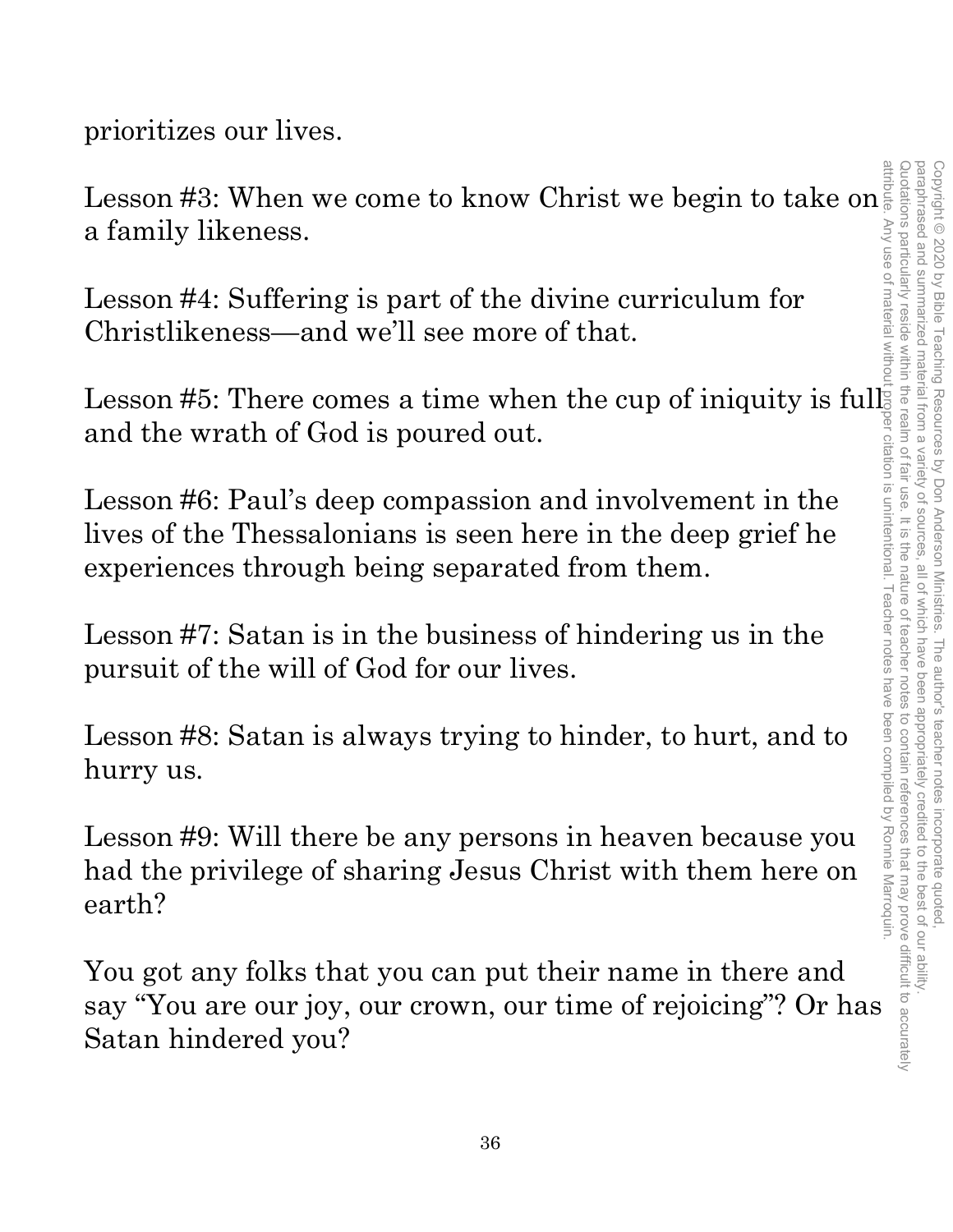paraphrased and summarized material from a attribute. Any use of material without proper citation is unintentional. Teacher notes have been compiled by Ronnie Marroquin.Quotations particularly reside within the realm of fair use. It is the nature of teacher notes to contain references that may prove difficult to accurately paraphrased and summarized material from a variety of sources, all of which have been appropriately credited to the best of our ability. Copyright © 2020 by Bible Teaching Resources Copyright © 2020 by Bible Teaching Resources by Don Anderson Ministries. The author's teacher notes incorporate quoted, c proper citation variety of sources by Don Anderson Ministries. The author's teacher notes incorporate quoted , all of which have been appropriately credited to the best of our ability

And in your spiritual check-up, you never really did have time to do these things so God could use you.

to do these things so God could use you.<br>
I want to conclude with a very remarkable story this morning.<br>
The story to show you how it looked like Satan hindered but<br>
there was a great victory that ultimately came. use of material The story to show you how it looked like Satan hindered but there was a great victory that ultimately came.

## *Life* by J. Kirk Johnston)

(*Why Christians Sin: Avoiding the Dangers of an Uncommitted*<br> *Life* by J. Kirk Johnston)<br>
Roger Simms, was hitchliking home, he would never<br>
forget the date of May 7. His heavy suitcase made Roger tired<br>
IF was anxious Roger Simms, was hitchhiking home, he would never forget the date of May 7. His heavy suitcase made Roger tired. He was anxious to take off his army uniform once and for all. Flashing the hitchhiking sign to the oncoming car, he lost hope when he saw it was a big black, sleek, new Cadillac. And to his surprise the car stopped and the passenger door opened.<br>
He ran toward the car, and tossed his suitcase in the back,<br>
and he thanked the handsome, well-dressed man as he slid<br>
into the front seat.<br>
"Going home for He ran toward the car, and tossed his suitcase in the back, and he thanked the handsome, well-dressed man as he slid into the front seat.

 "Going home for keeps?" "Sure am," Roger responded. "Well, you're in luck if you're going to Chicago." "Not quite that far. Do you live in Chicago?" "I have a business there. My name is Hanover."

After talking about many things, Roger, a Christian, felt a compulsion to witness to this fiftyish, apparently successful businessman about Christ. But he kept putting it off, till he realized he was just thirty minutes from his home. It was now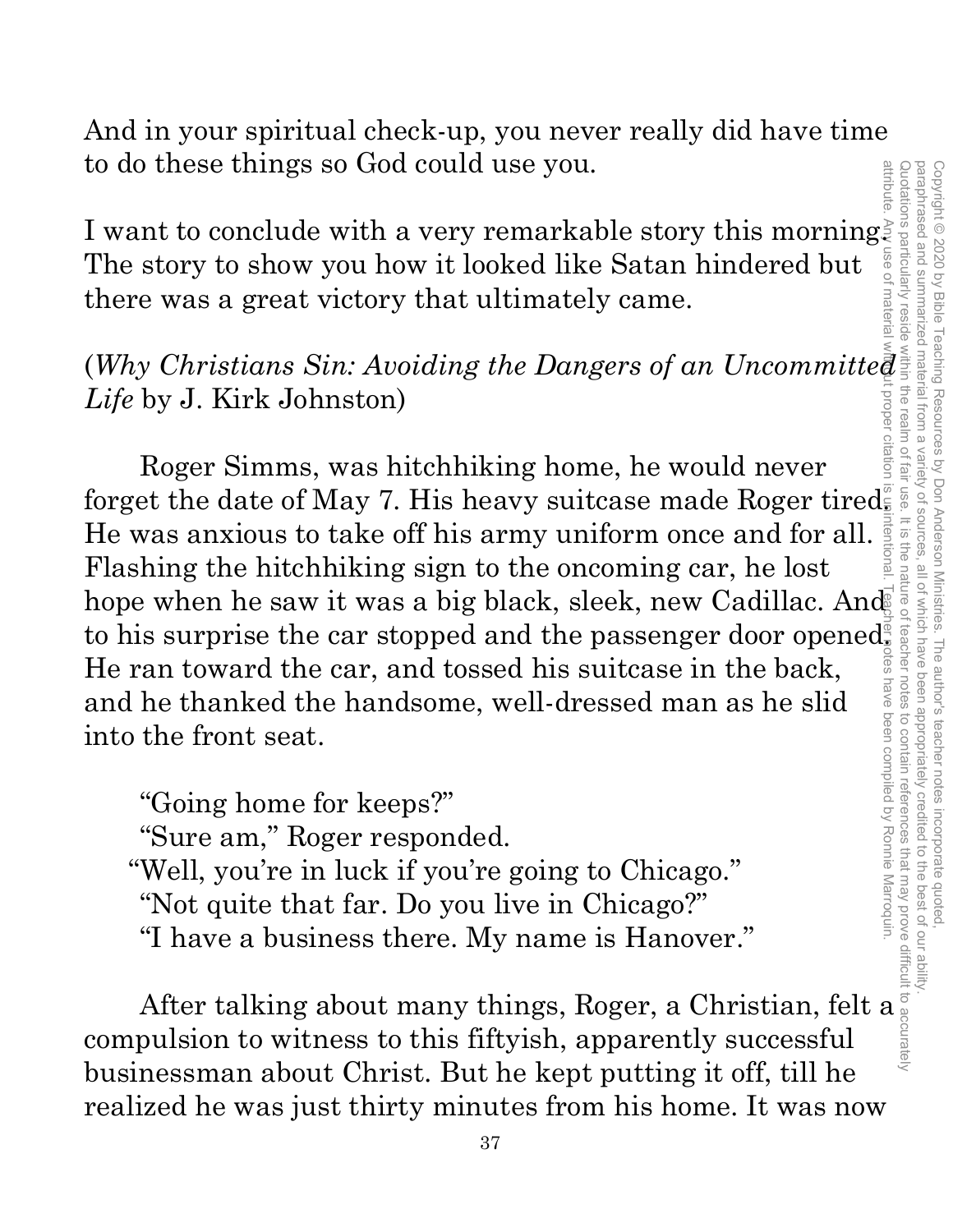or never. So, Roger cleared his throat, "Mr. Hanover, I would like to talk to you about something very important." He then proceeded to explain the way of salvation, ultimately asking Mr. Hanover if he would like to receive Christ as his Savior. The to talk to you about something very important." He then<br>moreeded to explain the way of salvation, ultimately asking<br>To Roger's astonishment the Cadillac pulled over to the side of<br>the road. Roger though the was going the road. Roger thought he was going to be ejected from the  $\frac{1}{2}$  car. But the businessman bowed his head and received Christ $\frac{1}{2}$ car. But the businessman bowed his head and received Christ $\frac{3}{2}$ then thanked Roger, "This is the greatest thing that has ever happened to me."

Five years went by, Roger married, had a two-year-old boy, and a business of his own. Packing his suitcase for a business trip to Chicago, he found the small, white business card Hanover had given him five years before.

In Chicago he looked up Hanover Enterprises. A receptionist told him it was impossible to see Mr. Hanover, but he could see Mrs. Hanover. A little confused as to what was going on, he was ushered into a lovely office and found himself facing a keen-eyed woman in her fifties. She extended her hand. "You knew my husband?"

Roger told how her husband had given him a ride when hitchhiking home after the war.

"Can you tell me when that was?"

"It was May 7, five years ago, the day I was discharged from the army."

"Anything special about that day?"

Roger hesitated. Should he mention giving his witness? Since he had come so far, he might as well take the plunge. "Mrs. Hanover, I explained the gospel. He pulled over to the side of the road and wept against the steering wheel. He gave his life to Christ that day." Explosive sobs shook her body.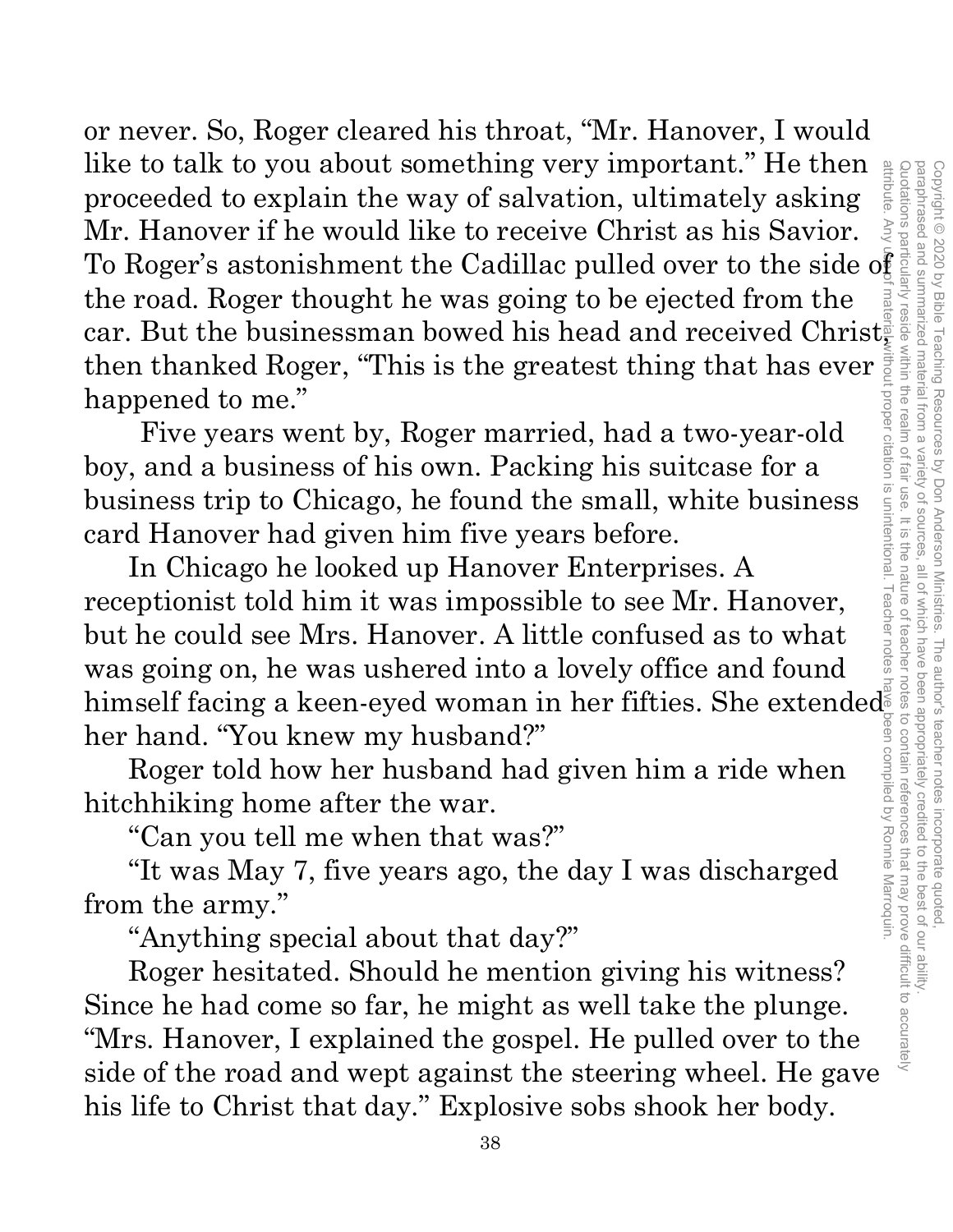Quotations particularly reside within the realm of fair use. It is the nature of teacher notes to contain references that may prove difficult to accurately paraphrased and summarized material from a attribute. Any use of material without proper citation is unintentional. Teacher notes have been compiled by Ronnie Marroquin.Quotations particularly reside within the realm of fair use. It is the nature of teacher notes to contain references that may prove difficult to accurately paraphrased and summarized material from a variety of sources, all of which have been appropriately credited to the best of our ability. Copyright © 2020 by Bible Teaching Resources by Don Anderson Ministries. The author's teacher notes incorporate quoted Copyright © 2020 by Bible Teaching Resources by Don Anderson Ministries. The author's teacher notes incorporate quoted, variety of sources , all of which have been appropriately credited to the best of our ability

Getting a grip on herself, she sobbed, "I had prayed for my husband's salvation for years. I believed that God would save him."

"And," said Roger, "Where is your husband, Mrs. Hanover?"

"He's dead," she wept, struggling with words. "He was in a car crash after he let you out of the car. He never got home. You see—I thought God had not kept His promise." Sobbing uncontrollably, she added, "I stopped living for God five years ago because I thought He never kept His word!" pp. 39-41 (slight word changes from original quote)

You see there are a lot of disillusioned people like that. Who because of adversity and wrong understanding of God's purpose in their lives, have quit living for Him. And God had some greater purpose and He had accomplished that and they didn't even know it.

Ray Boltz sings it real well and it just gives me such joy because I never give an invitation or ask people to raise their hands or do anything. I'm just looking forward to the pay-off up there. It's going to be more fun than anything. And that's what Paul says about the Thessalonian Christians, too. I'm looking forward to you be my joy in my crown.

#### THANK YOU

I dreamed I went to heaven And you were there with me We walked upon the streets of gold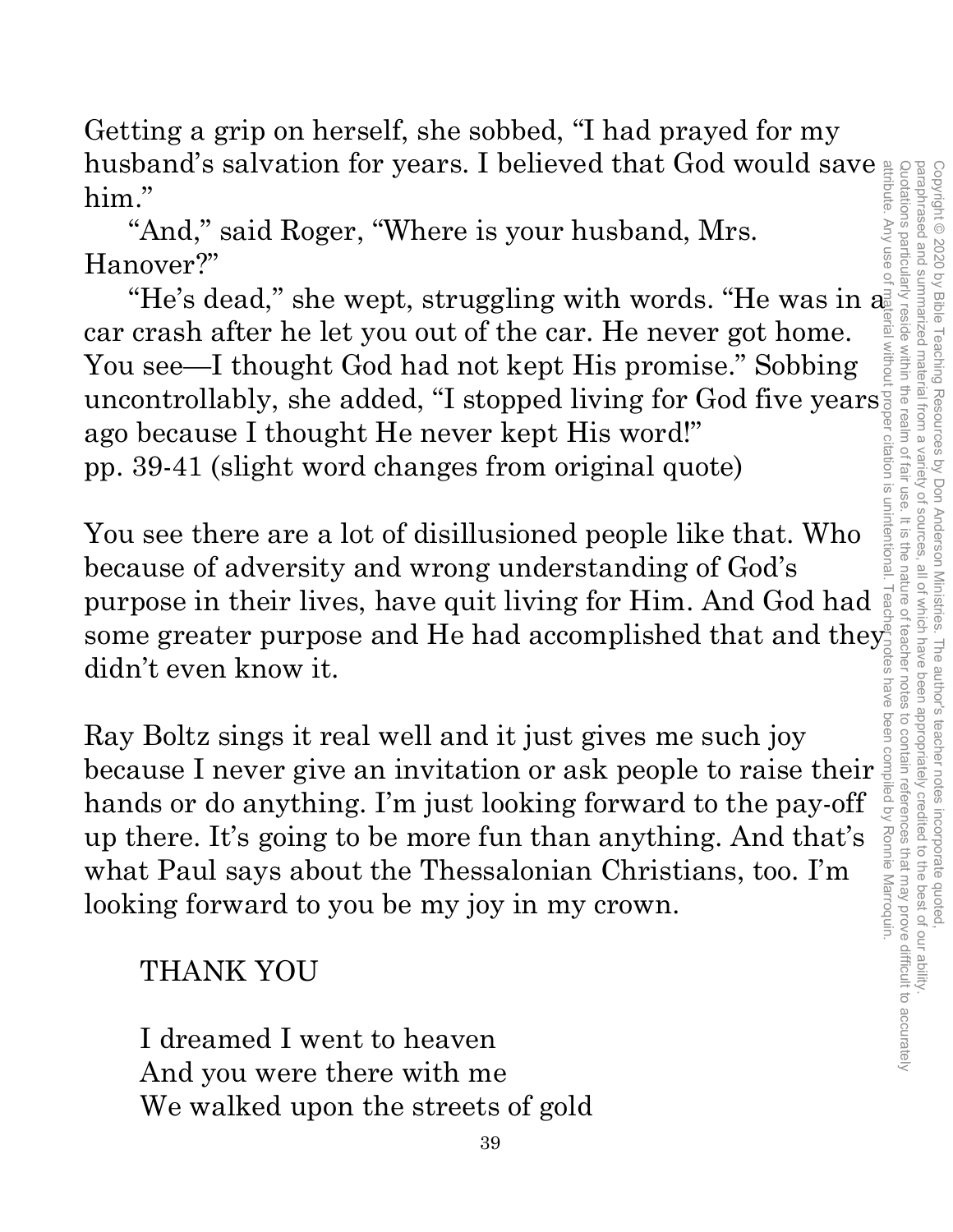Beside the crystal sea We heard the angels singing Then someone called your name You turned and saw this young man And he was smiling as he came

And he said friend you may not know me now And then he said but wait You used to teach my Sunday School When I was only eight And every week you would say a prayer Before the class would start And one day when you said that prayer I asked Jesus in my heart

#### *Chorus:*

Thank you for giving to the Lord I am a life that was changed Thank you for giving to the Lord I am so glad you gave

Then another man stood before you And said remember the time A missionary came to your church And his pictures made you cry You didn't have much money But you gave it anyway Jesus took the gift you gave And that's why I am here today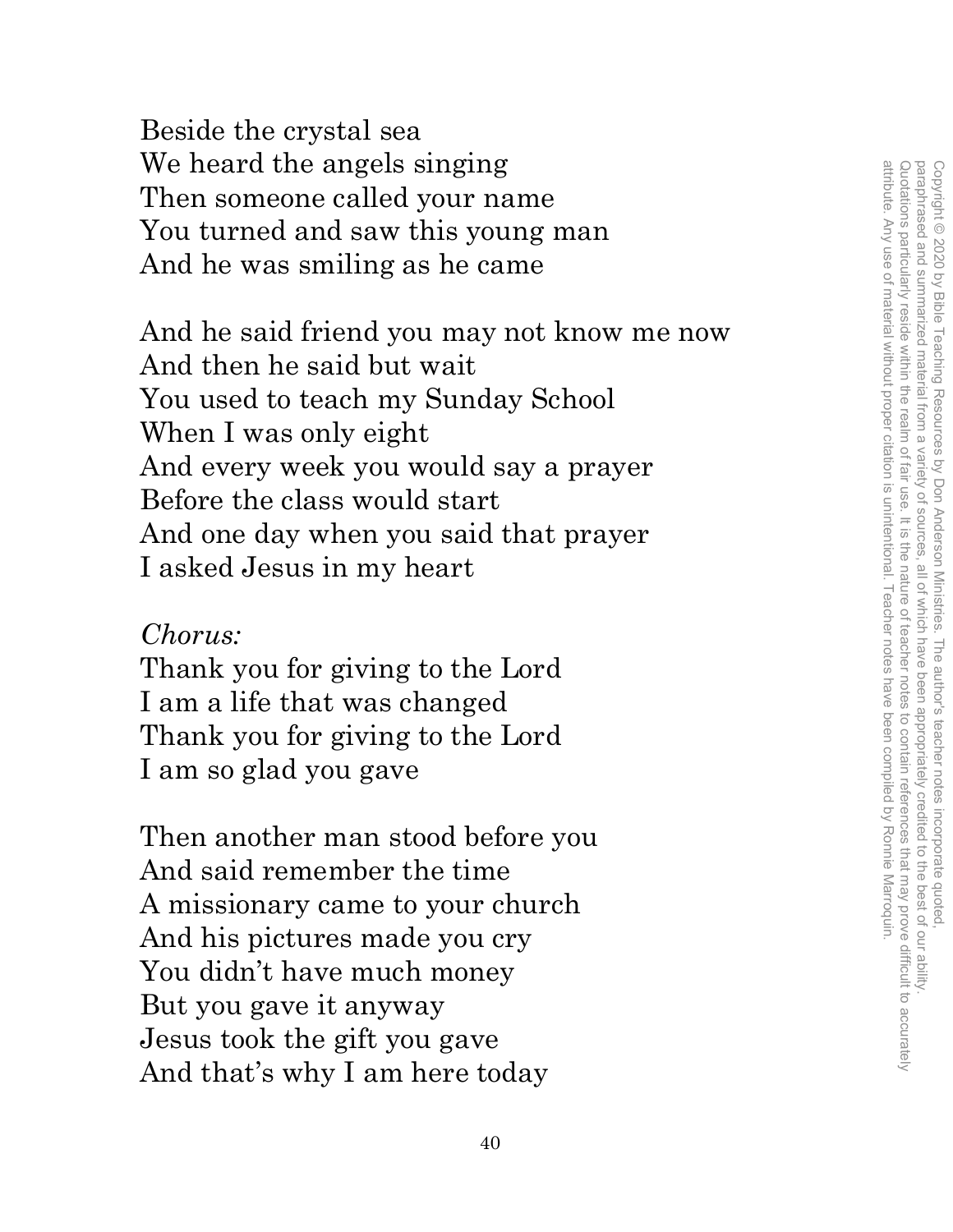#### *Chorus*

One by one they came Far as the eye could see Each life somehow touched by your generosity Little things that you had done Sacrifices made Unnoticed on the earth In heaven now proclaimed

And I know up in heaven You're not supposed to cry But I am almost sure There were tears in your eyes As Jesus took your hand And you stood before the Lord He said my child look around you Great is your reward

(Words & music by Ray Boltz, **©** Gaither Music, ASCAP, 1988)

One by one they came<br>
Far as the cyc could see<br>
Lette things that you had done<br>
Lette things that you had done<br>
Sacrifices made<br>
Unnoticed on the earth<br>
In heaven now proclaimed<br>
In heaven now proclaimed<br>
And I know up in We would be men and women who are not going to allow Satan to have an inch or to gain the victory. We're going to be declaring with steel-like purpose and determination, that we're going to keep on being changed by exposure to the living Word of God. We're going to be men and women who demonstrate increasingly more a Christlikeness that will attract others to the Christ and we'll become fruitful even in attribute. Any use of material without proper citation is unintentional. Teacher notes have been compiled by Ronnie Marroquin.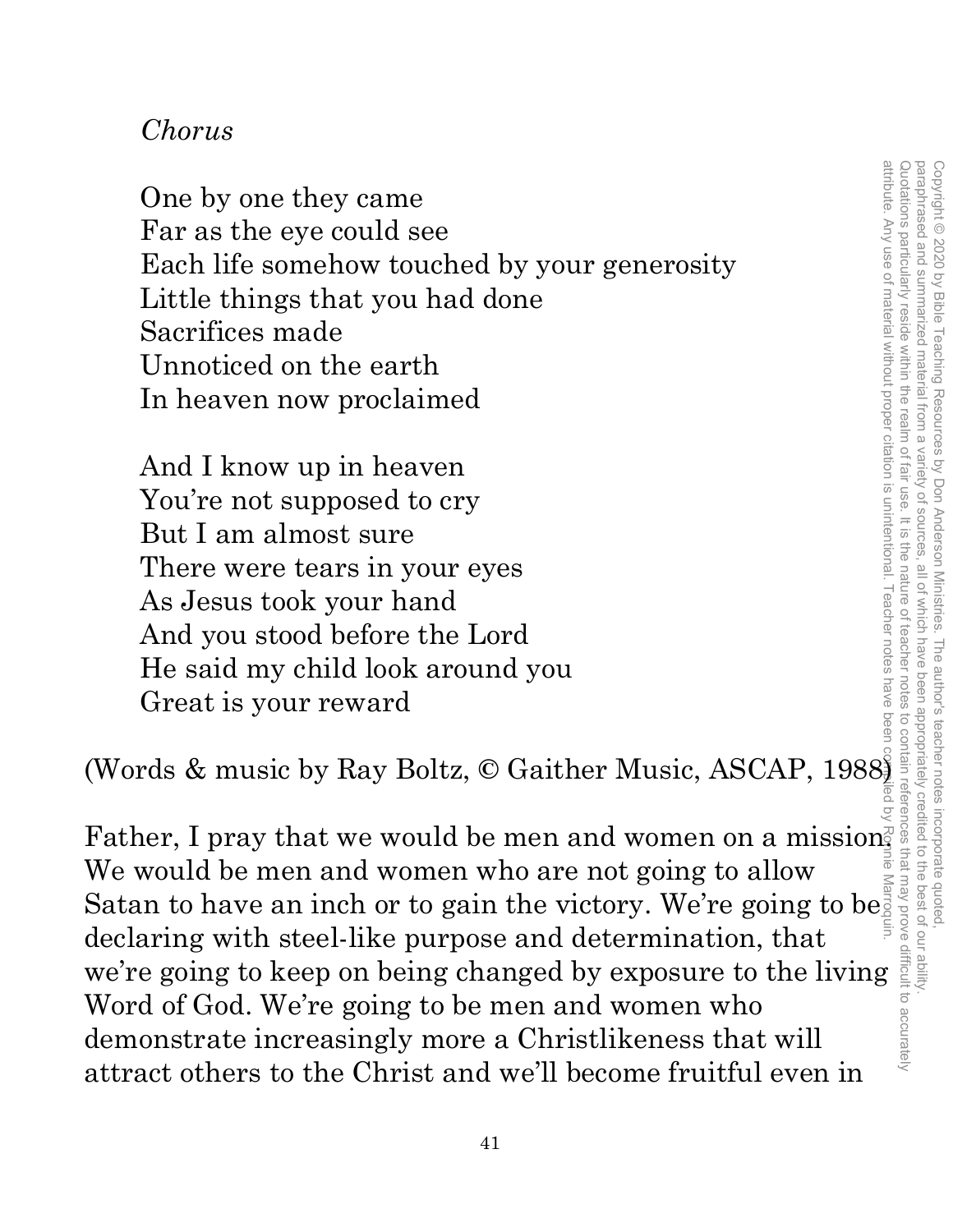our old age to the glory of God seeing many come to Christ. In Jesus' name we pray. Amen.

attribute. Any use of material without proper citation is unintentional. Teacher notes have been compiled by Ronnie Marroquin. Quotations particularly reside within the realm of fair use. It is the nature of teacher notes to contain references that may prove difficult to accurately paraphrased and summarized material from a variety of sources, all of which have been appropriately credited to the best of our ability. Copyright © 2020 by Bible Teaching Resources by Don Anderson Ministries. The author's teacher notes incorporate quoted, attribute. Any use of material without proper citation is unintentional. Teacher notes have been compiled by Ronnie Marroquin.Quotations particularly reside within the realm of fair use. It is the nature of teacher notes to contain references that may prove difficult to accurately paraphrased and summarized material from a variety of sources, all of which have been appropriately credited to the best of our ability. Copyright © 2020 by Bible Teaching Resources by Don Anderson Ministries. The author's teacher notes incorporate quoted,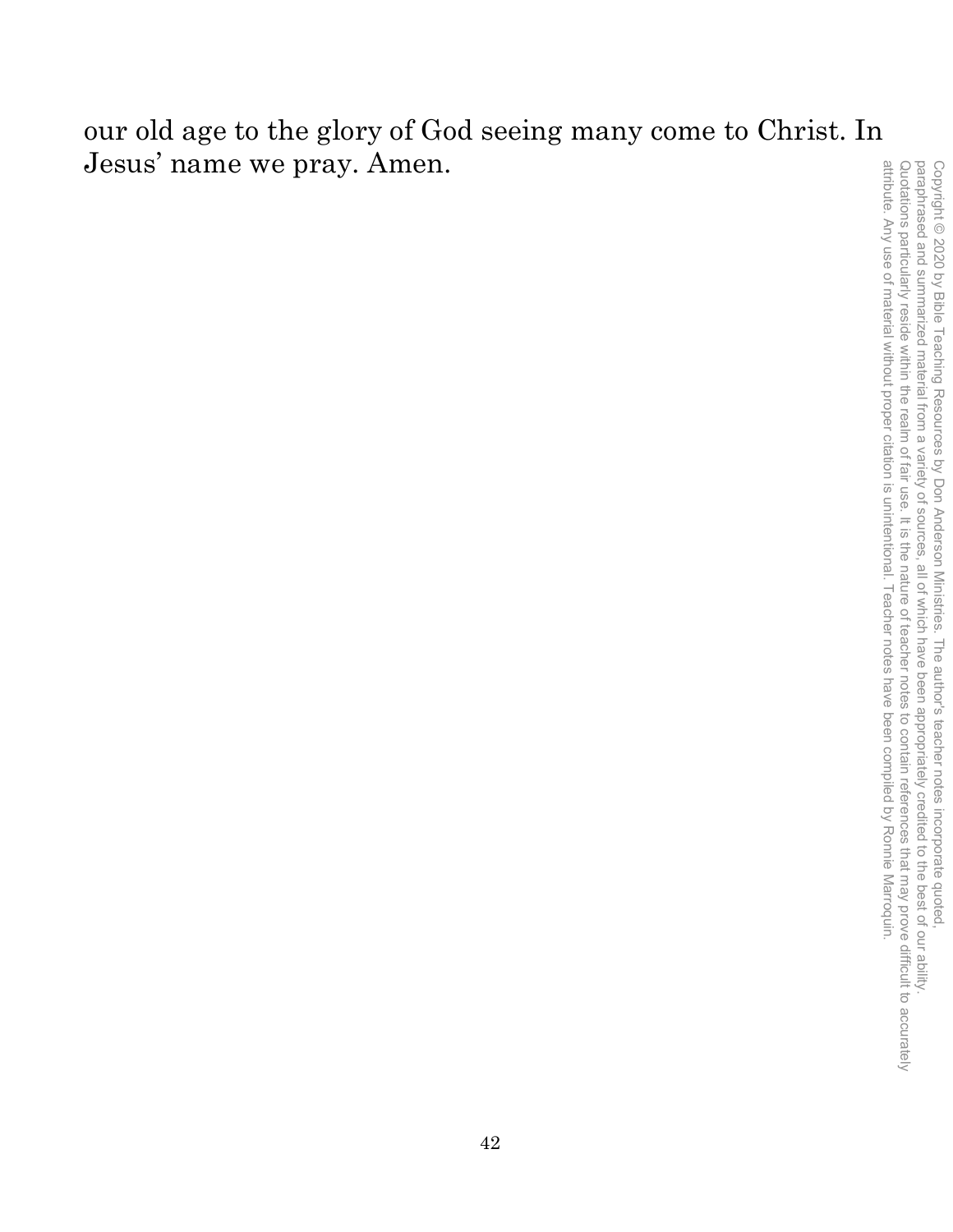attribute. Any use of material without proper citation is unintentional. Teacher notes have been compiled by Ronnie Marroquin. attribute. Any use of material without proper citation is unintentional. Teacher notes have been compiled by Ronnie Marroquin.

#### **A Practical Study of 1 THESSALONIANS: Your Spiritual Checkup**

**"Victory in Areas of Vulnerability"** 

Key verse 3:10 — *"night and day praying as earnestly as possible that we might see your face and complete what is lacking in your faith"* 

#### **QUESTION NUMBER THREE – HAS SATAN HINDERED YOU? – 1 THESSALONIANS 2:13-20**

#### **KEY VERSE 2:18** NOTE

v. 13 And because of this we also are constantly giving thanks to God, because when you took to yourselves the word of divine preaching that goes out from us, you welcomed not the word of men, but even as truly it is, God's word, which also is operating in you who are believing.

v. 14 For you became imitators, brethren, of the assemblies of God which are in Judea in Christ Jesus, because you also suffered the same things at the hands of your own countrymen, even as also they did from the Jews,

v. 15 those who also killed the Lord Jesus and the prophets, and drove us out, and are not pleasing God and are hostile to all men, v. 16 forbidding us to tell the Gentiles in order that they might be saved; to the end that they might fill up the measure of their sins always. And there came upon them the wrath in the end.

v. 17 But we, brethren, were made orphans by separation from you for a short season—in person, not in heart (outwardly not inwardly)—we made every effort all the more with much desire to see your face.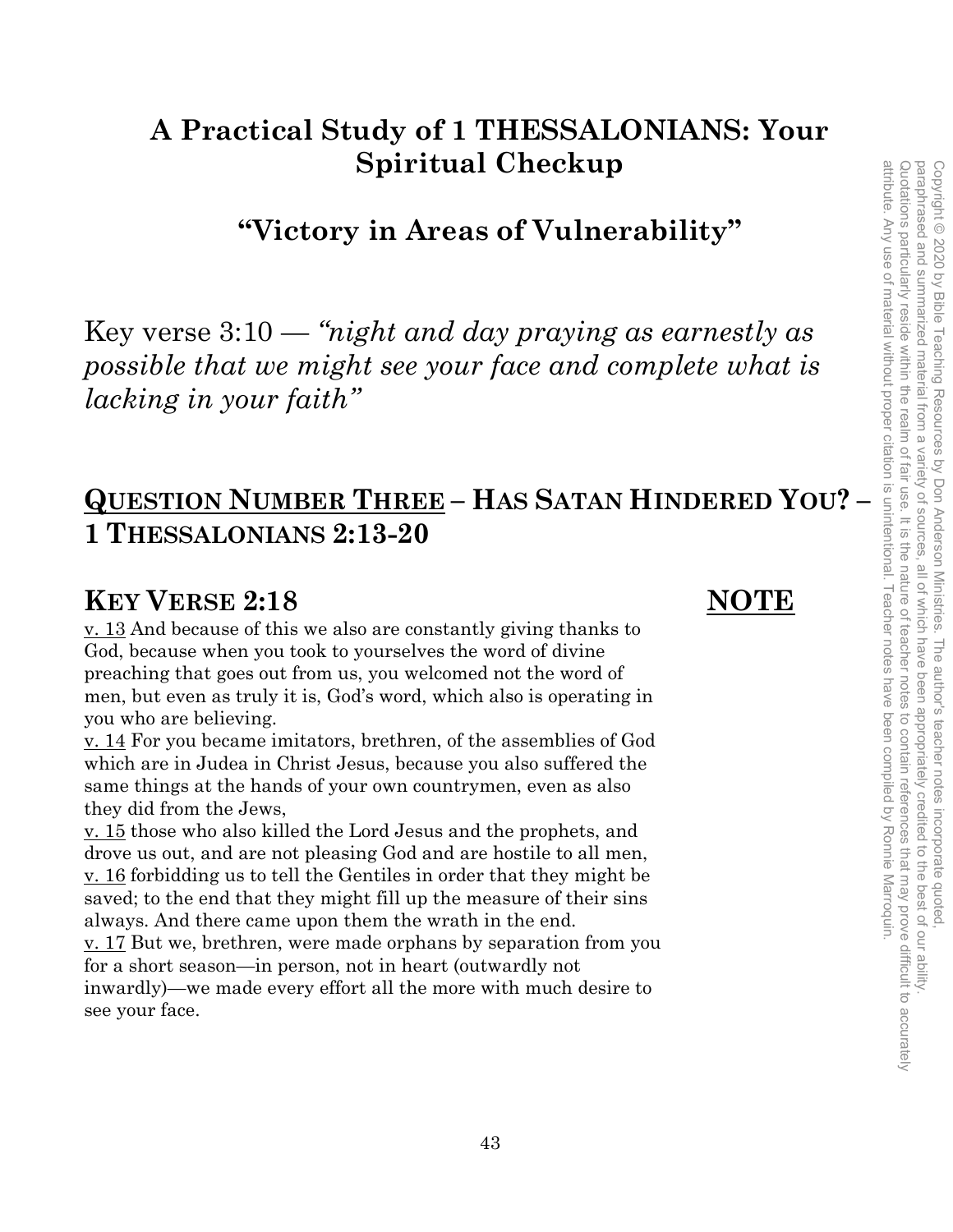### **NOTE**

v. 18 Because of this we desired to come to you, indeed, I Paul, not only once but twice, but Satan hindered us. v. 19 For what is our hope or joy or crown of glorying? Is it not even you in the presence of our Lord Jesus at His coming? v. 20 For you are our glory and joy. 3. How are the Thessalonians like those who were Christians<br>  $\frac{x_1}{20}$  For what is our love of low crown of glorying?<br>  $\frac{x_1}{20}$  For you are our glory crown of glorying?<br>  $\frac{x_1}{20}$  For you are our glory and joy.<br>  $\$ 

#### **QUESTIONS:**

1. Read 1 Thessalonians 2:13-20 and in your own words pull out the main thought of this passage.

2. Why is Paul giving thanks to God in verse 13?

in Judea, according to verse 14?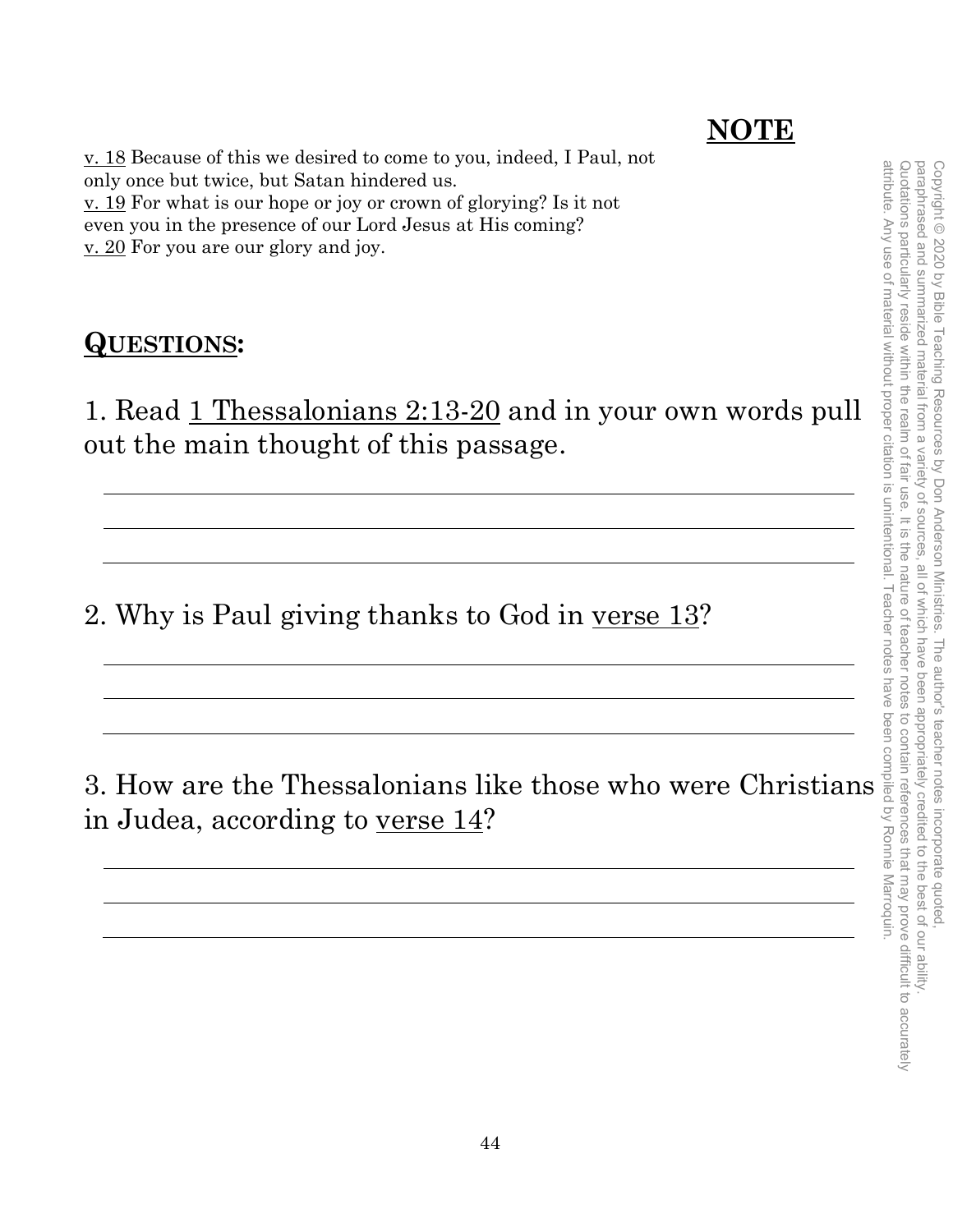- Quotations particularly reside within the realm of fair use. It is the nature of teacher notes to contain references that may prove difficult to accurately paraphrased and summarized material from a attribute. Any use of material without proper citation is unintentional. Teacher notes have been compiled by Ronnie Marroquin.Quotations particularly reside within the realm of fair use. It is the nature of teacher notes to contain references that may prove difficult to accurately paraphrased and summarized material from a variety of sources, all of which have been appropriately credited to the best of our ability. Copyright © 2020 by Bible Teaching Resources by Don Anderson Ministries. The author's teacher notes incorporate quoted Copyright © 2020 by Bible Teaching Resources by Don Anderson Ministries. The author's teacher notes incorporate quoted, variety of sources. , all of which have been appropriately credited to the best of our ability
- 4. What does Paul tell us about the Jews in verses 15 and 16?

5. What was Paul anxious to do, according to verse 17?

6. What does Paul tell us about Satan in verse 18?

7. Do you believe that it is possible for Satan to hinder us? Have you experienced this? Please comment on your answer. 8. What was Paul anxious to do, according to <u>verse 17</u>?<br>
8. What does Paul tell us about Satan in <u>verse 18?</u><br>
8. What does Paul tell us about Satan in <u>verse 18?</u><br>
T. Do you believe that it is possible for Satan to hinde

and "crown of glorying?"

<u> 1989 - Johann Stoff, deutscher Stoffen und der Stoffen und der Stoffen und der Stoffen und der Stoffen und de</u>

<u> 1989 - Johann Stoff, Amerikaansk politiker (\* 1908)</u>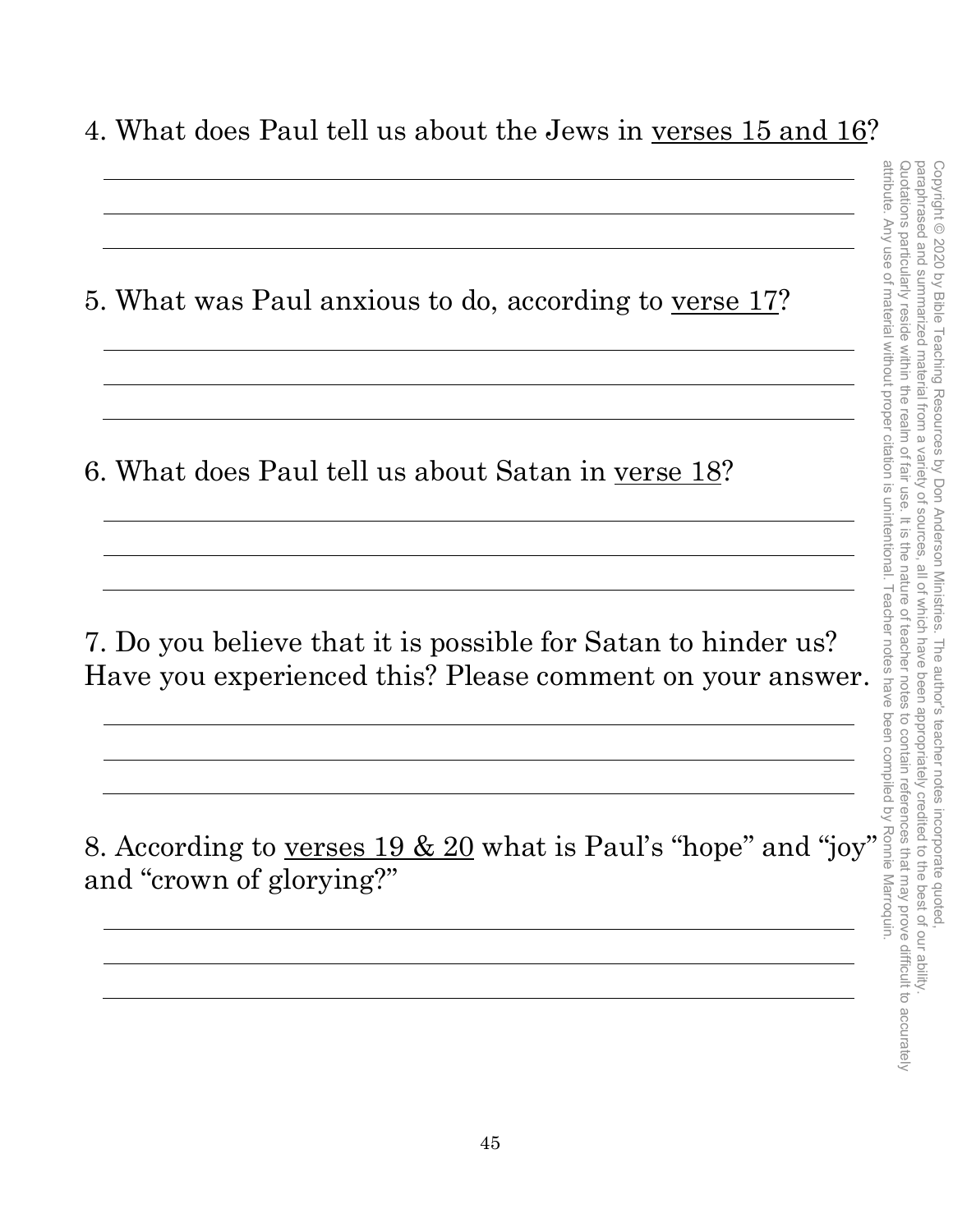9. What verse in the study has meant the most to you?

10. What lesson have you learned from this study?

#### **LESSONS FROM THE PASSAGE:**

What are some of the lessons we can learn from this particular  $\frac{1}{2}$ study?

- LESSON #1: Our response to the Word of God is to welcome  $i\xi$ and allow it to work in our lives.
- LESSON #2: Exposure to the Word of God purifies and prioritizes our lives.
- LESSON #3: When we come to know Christ, we begin to take on a family likeness.
- LESSON #4: Suffering is part of the divine curriculum for Christlikeness.